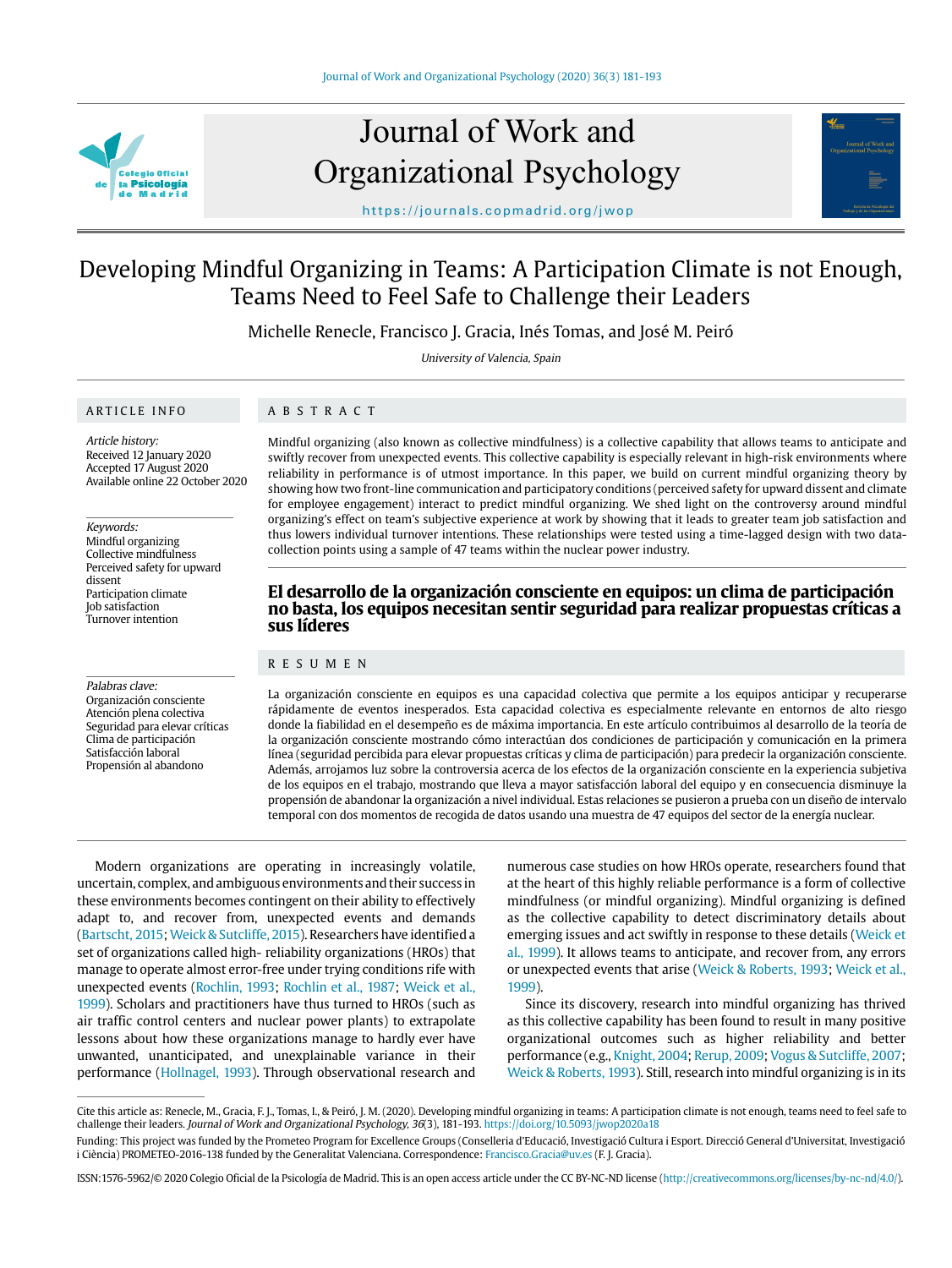infancy as there is a notable lack of quantitative empirical evidence to support the validity and usefulness of this construct [\(Ray et al.,](#page-11-5)  [2011\)](#page-11-5). The current theory on mindful organizing is mostly informed by qualitative studies [\(Sutcliffe et al., 2016\)](#page-11-6), which has provided rich detail about the behaviours associated with mindful organizing and the conditions under which it thrives. However, there is a need for greater quantitative investigations into mindful organizing to further advance our understanding of mindful organizing's nomological network so that it can have more impact in organizational scholarship and practice.

Of the few documented antecedents of mindful organizing, the focus has been largely on leadership approaches and organizational practices (such as training and socialization) ([Sutcliffe, et al., 2016](#page-11-6)). The specific communication practices and participatory conditions needed to foster mindful organizing has largely been unexplored [\(Ford, 2018\)](#page-11-7). However, the importance of corrective feedback (or voice) on the front line as a mechanism through which mindful organizing is formed and sustained is stressed in most of the mindful organizing theory [\(Sutcliffe et al., 2016;](#page-11-6) [Vogus & Rerup, 2017](#page-11-4); [Weick](#page-12-1)  [& Sutcliffe, 2015\)](#page-12-1). Similarly, active engagement and participation from all team members is referenced to in observational research and theoretical arguments about mindful organizing ([Weick & Roberts,](#page-12-1)  [1993](#page-12-1); [Weick et al., 1999;](#page-12-0) [Weick & Sutcliffe, 2015](#page-12-0)). However, there are barely any quantitative studies testing which communication and participatory mechanisms are important for mindful organizing [\(Ford, 2018\)](#page-11-7). Examining the impact of these conditions on mindful organizing could add to our limited empirical understanding about team-level communication conditions that are important for mindful organizing. These conditions have the potential to be greatly impactful as mindful organizing is said to be a fragile construct, needing constant reinforcement by those on the front line ([Vogus &](#page-11-4)  [Sutcliffe, 2012\)](#page-11-4).

In terms of outcomes of mindful organizing, there is a growing body of evidence in various organizations showing the positive impact mindful organizing has on performance and safety-related behaviours such as decreased occupational safety failures [\(Dierynck](#page-11-8)  [et al., 2017](#page-11-8)), more effective responses to disasters and traumas [\(Bigley & Roberts., 2001](#page-10-1); [Klein et al., 2006](#page-11-9)) and fewer errors in hospitals ([Ausserhofer et al. 2013;](#page-10-2) [Vogus & Sutcliffe, 2007\)](#page-11-4). Not much is known about the effects of mindful organizing on team's affective and attitudinal responses at work, such as team job satisfaction or turnover intention. This is interesting because on the one hand, the process of engaging in mindful organizing gives teams collective and personal resources to cope in a demanding work environment ([Vogus](#page-11-4)  [et al., 2014](#page-11-4); [Weick & Sutcliffe, 2007](#page-12-0); [Sutcliffe et al., 2016\)](#page-11-6), which should positively impact team's affective and attitudinal responses at work. However, mindful organizing can also be taxing and costly as it requires continuous, emotionally demanding effort from those on the front line ([Levinthal & Rerup, 2006](#page-11-10); [Vogus et al., 2014](#page-11-4); [Vogus](#page-11-4)  [& Welbourne, 2003;](#page-11-4) [Weick & Sutcliffe, 2001\)](#page-12-0). Some authors have pointed out the need to more closely study the attitudinal and affective outcomes (such as job satisfaction and turnover intentions) of mindful organizing to shed light on these competing notions [\(Vogus & Sutcliffe, 2012](#page-11-4)). This has consequences for the performance and safety benefits of mindful organizing as it will not be sustainable if the demands mindful organizing places on teams outweighs the resources it gives them in a high-risk environment.

In our paper, we build on and extend the current mindful organizing theory which focuses mainly on top-down predictors and performance outcomes of mindful organizing. We draw on current theory about engagement, voice, and psychological safety in the literature and propose two specific participatory communication predictors of mindful organizing: participation climate and perceived safety for upward dissent. We also draw on the current mindful organizing theory to examine the impact mindful organizing has on workers' important attitudinal responses

to their work: team's job satisfaction and individual's turnover intention. We will investigate the above research questions through testing a time-lagged multilevel structural equation model using data from 47 teams working in a nuclear power plant. By testing our proposed model, we contribute in two specific ways to the mindful organizing literature. First, we gain insight into specific participatory communication conditions that may be important in fostering mindful organizing. This adds to the current limited understanding of the communication conditions that predict mindful organizing within its nomological network. This knowledge could help decision makers in HROs and in the growing number of modern organizations operating in increasingly uncertain and fast-changing environments to create more meaningful changes, interventions, and management approaches to foster mindful organizing in their teams, which is at the heart of reliable performance. Second, we will shed light on whether mindful organizing positively impacts team's subjective experience at work and thus lowers an individual's propensity to leave their organization. This advances our theoretical knowledge of mindful organizing by offering some insight into the current controversy around whether the taxing nature of mindful organizing outweighs the benefits employees gain from an enhanced ability to perform their job.

#### **Conceptual Background of Mindful Organizing**

Weick and [Roberts \(1993\) w](#page-12-0)anted to uncover what made HROs operate almost error-free when the potential for catastrophe is so high. Through extensive field research in an aircraft carrier, these authors found that teams exhibited a pattern of highly attentive interrelations of actions. Building on previous theories of organizations as entities capable of thought (e.g., [Sandelands & Stablein, 1987](#page-11-11)), Weick and [Roberts \(1993\)](#page-12-0) called these patterns of attentive interrelations of actions a kind of "collective mind". This is because they represented aggregated mental processes, which appeared to be more developed in these HROs than in organizations primarily focused on efficiency. Later, [Weick et al. \(1999\)](#page-12-0) did case study analyses of various high reliability organizations and showed that in these contexts there exists a joint capability to bring about both a rich awareness of discriminatory detail and a capacity for action in teams. They called this capability "mindful organizing" (also referred to as collective mindfulness). Mindful organizing is characterised by noticing weak signals, then critically analysing and reframing such signals, leading to an enlarged understanding of what is noticed [\(Weick et al., 1999](#page-12-0)). This enlarged understanding of what is noticed is closely linked to a larger repertoire of action capabilities which is a defining feature of what makes HROs effective ([Westrum, 1988](#page-12-1)). As [Weick and Sutcliffe](#page-12-0) [\(2007\)](#page-12-0) explain, mindful organizing is a consistent way of organizing a team's behaviour that leads to a greater range of responses at a team's disposal to better deal with unexpected events. This allows teams to respond to, and contain, unexpected events in a dynamic environment effectively. Mindful organizing is not a static characteristic that teams have, rather, it is something that teams do.

The term "mindful" in mindful organizing follows [Langer's \(1989\)](#page-11-12) conceptualisation of mindfulness on an individual level. [Langer](#page-11-12) [\(1989\)](#page-11-12) posits that a mindful state comes from actively differentiating and clarifying existing categories and distinctions which creates new disconnected categories out of the connected series of events that happen in one's work or life. From this, a more nuanced appreciation of context and alternative ways of dealing with one's context arises. This conceptualization of mindfulness argues that mindfulness is just as much about what we do with what we notice in our "state of concentration" as it is about the act of noticing itself. Mindful organizing found in HROs is characterised by noticing weak signals then critically analysing and reframing such signals leading to an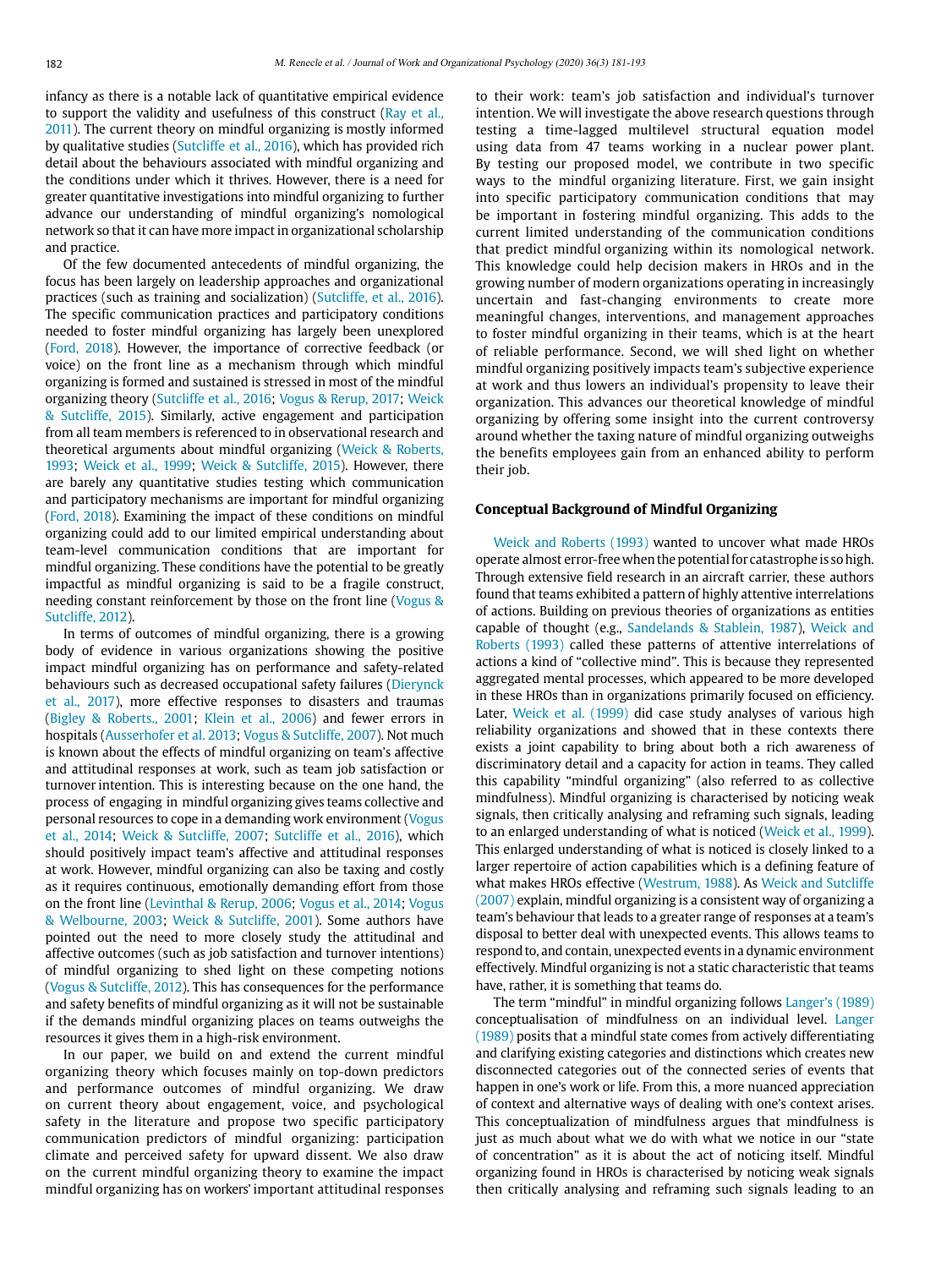enlarged understanding of what is noticed [\(Weick et al., 1999](#page-12-0)). This enlarged understanding of what is noticed is closely linked to a repertoire of action capabilities which is a defining feature of what makes HROs effective ([Westrum, 1988\)](#page-12-1). The key difference between mindful organizing and individual mindfulness is that mindful organizing is not an intra-psychic process that occurs in the minds of individuals [\(Morgeson & Hofmann, 1999\)](#page-11-13); rather, it is an emergent, collective process that is seen in the actions and interactions of team members ([Vogus & Sutcliffe, 2007](#page-11-4)).

Through investigations of accidents and accounts of effective practice in HROs, [Weick et al. \(1999\) f](#page-12-0)ound that mindful organizing appeared to be created by five interrelated processes. These five processes, which were later refined, are: a preoccupation with failure, reluctance to simplify interpretations, sensitivity to operations, commitment to resilience, and deference to expertise [\(Weick et al., 1999;](#page-12-0) [Weick & Sutcliffe, 2001;](#page-12-0) [Weick & Sutcliffe, 2007\)](#page-12-0). "Preoccupation with failure" involves constantly worrying about and paying attention to, any error or failure that may occur or has occurred as well as treating any small mistake as a possible indicator of bigger problems [\(LaPorte & Consolini, 1991](#page-11-14)). "Reluctance to simplify interpretations" involves trying to uncover potential weak points by constantly questioning received wisdom and looking for alternative explanations ([Schulman, 1993\)](#page-11-15). "Sensitivity to operations" means teams are involved in the creation and maintenance of an integrated and up-to-date understanding of their work operations within the moment, paying special attention to events happening in the front line [\(Weick et al., 1999\)](#page-12-0). "Commitment to resilience" involves attempts to always grow employee and organization-wide capabilities to best adapt, learn, and improvise in order to recover from unexpected events ([Van Dyck et al., 2005\)](#page-11-16). Finally, "deference to expertise" means that decision making power goes to those with the best expertise to solve the problem at hand, rather than those with the highest rank, especially in situations where unexpected events take place [\(Roberts et al., 1994\)](#page-11-17). It is through the first three processes that the collective capability to anticipate unexpected events is created, and it is through the last two processes that the collective capability to contain and overcome these unexpected events is formed ([Weick &](#page-12-0)  [Sutcliffe, 2007](#page-12-0)).

The five processes of mindful organizing are said to underpin the success of high- reliability organizations ([Weick et al., 1999](#page-12-1)). This is because these organizations operate in complex, dynamic, and interdependent environments under time pressure [\(Vogus, 2011\)](#page-11-4), which requires teams to consistently be anticipating and recovering from any unexpected events that arise. Mindlessness can be seen in teams tending to operate on "automatic pilot" as they rely on past categories and exhibit a lack of awareness of alternative explanations to rationalize a given situation and only consider a single perspective [\(Weick et al., 1999\)](#page-12-0). Mindlessness leads to a limited range of cognitive processes which results in a more outdated and limited repertoire of action capabilities ([Osborn & Jackson, 1988;](#page-11-18) [Weick et al., 1999](#page-12-0)). As a consequence, mindlessness results in a decreased ability to manage unexpected events, which are rife in these contexts, effectively leading to a potential catastrophe. On the other hand, if HROs are able to cultivate mindful organizing, it is argued that through this collective capability they are able to solve problems that arise from these trying conditions [\(Weick & Sutcliffe, 2007;](#page-12-0) [Vogus, 2011](#page-11-4)). In today's business environment, change has become exponential with the start of the fourth industrial revolution and many organizations are operating in increasingly complex, dynamic, and interdependent environments under time pressure. Therefore, HROs that are able to suppress mindlessness in these conditions are an important source of insight for many modern organizations to learn how to avoid their own tendency to drift toward mindlessness. Although research in the field is moving to modern organizations (e.g., [Carlo et al., 2012\)](#page-10-3), most of the empirical research on mindful organizing has been conducted in hospitals. We chose to conduct our study in a nuclear power plant, as

these kinds of organizations get to the heart of reliable performance.

Nuclear power plants have some of the lowest accident rates in the world. This is largely due to the fact that failures in these operations have such catastrophic potential so accidents cannot be tolerated. The success of the nuclear industry in maintaining such remarkable reliability in the face of consistent risk is said to come from (1) highly mapped out and sophisticated safety processes and procedures [\(Schulman, 2004](#page-11-15)) as well as (2) the social and relational infrastructure for resilience within teams and workers ([Weick &](#page-12-0)  [Roberts, 1993\)](#page-12-0). It is argued that mindful organizing allows HROs like nuclear power plants to have this social infrastructure for resilience ([Weick & Sutcliffe, 2007](#page-12-0)). The nuclear power industry differs from other high-risk sectors that also operate in environments with high levels of risk and potential for catastrophe, yet do not manage to achieve the safety standards and low accident rates of industries such as the nuclear power industry. Most notoriously, the medical sector is said to have some of the highest levels of preventable errors causing unnecessary harm, despite highly mapped out procedures and processes ([Makary & Daniel, 2016\)](#page-11-19). It is for this reason, that mindful organizing research has proliferated in the medical sector (e.g., [Ausserhofer et al., 2013;](#page-10-2) [Hoy et al., 2006;](#page-11-20) [Madsen et al., 2006\)](#page-11-21) as it is said that this team level capability may offer teams the much needed capability to better detect when potential errors may happen and contain them before they cause harm [\(Weick & Sutcliffe, 2007](#page-12-0)).

#### **Participation Climate and Safety for Upward Dissent**

In high risk environments full of unexpected events, like HROs, the collective sense making needed for anticipating potential threats and quickly containing such threats (mindful organizing) requires participatory communication from everyone, especially those on the front- line [\(Ford, 2018](#page-11-7); [Novak & Sellnow, 2009;](#page-11-22) [Vogus & Rerup, 2017](#page-11-4)). This is because the complexity of the ever-evolving environment and interdependence within the organizational system necessitates that organizational hierarchies flatten so that each person operating in the system is sharing what they notice, and groups are digesting and comprehending new insights together. If sense making and decision making is reserved for only a few senior people or managers within the organizational system, the nuances of the evolving complex environment organizational members face are likely to be lost [\(Novak](#page-11-22)  [& Sellnow, 2006](#page-11-22)). This would leave teams vulnerable to missing important details that could lead to catastrophic events.

Whether employees and teams engage in the participatory communication practices (such as expressing diverse opinions, suggestions, and corrective feedback) that are needed for mindful organizing or not is dependent on whether they perceive that the organization and leaders genuinely encourage and listen to employees' ideas, suggestions, criticisms, and general feedback. The concept of psychological safety is essential in understanding participatory communication [\(Detert & Burris, 2007\)](#page-11-23). A team is said to have high psychological safety if all members believe that the team is safe to take interpersonal risks ([Edmondson, 1999](#page-11-24)). A lack of psychological safety stops individuals and teams from engaging in what [Edmondson \(1999\)](#page-11-24) calls 'learning behaviours'– sharing information, seeking feedback, talking about errors, asking for help, and experimenting. Team members are likely to withhold from sharing their unique knowledge, admitting errors, discussing problems, or asking for help if they believe that doing so may lead to potential threat or embarrassment ([Edmondson, 1999](#page-11-24)). The learning behaviours investigated in this psychological safety research align with the needed behaviours for the five processes of mindful organizing. Therefore, we propose that in order for teams to enact and sustain mindful organizing, there needs to be perceived encouragement of participatory communication (workplace democracy) under psychologically safe conditions. To test this, we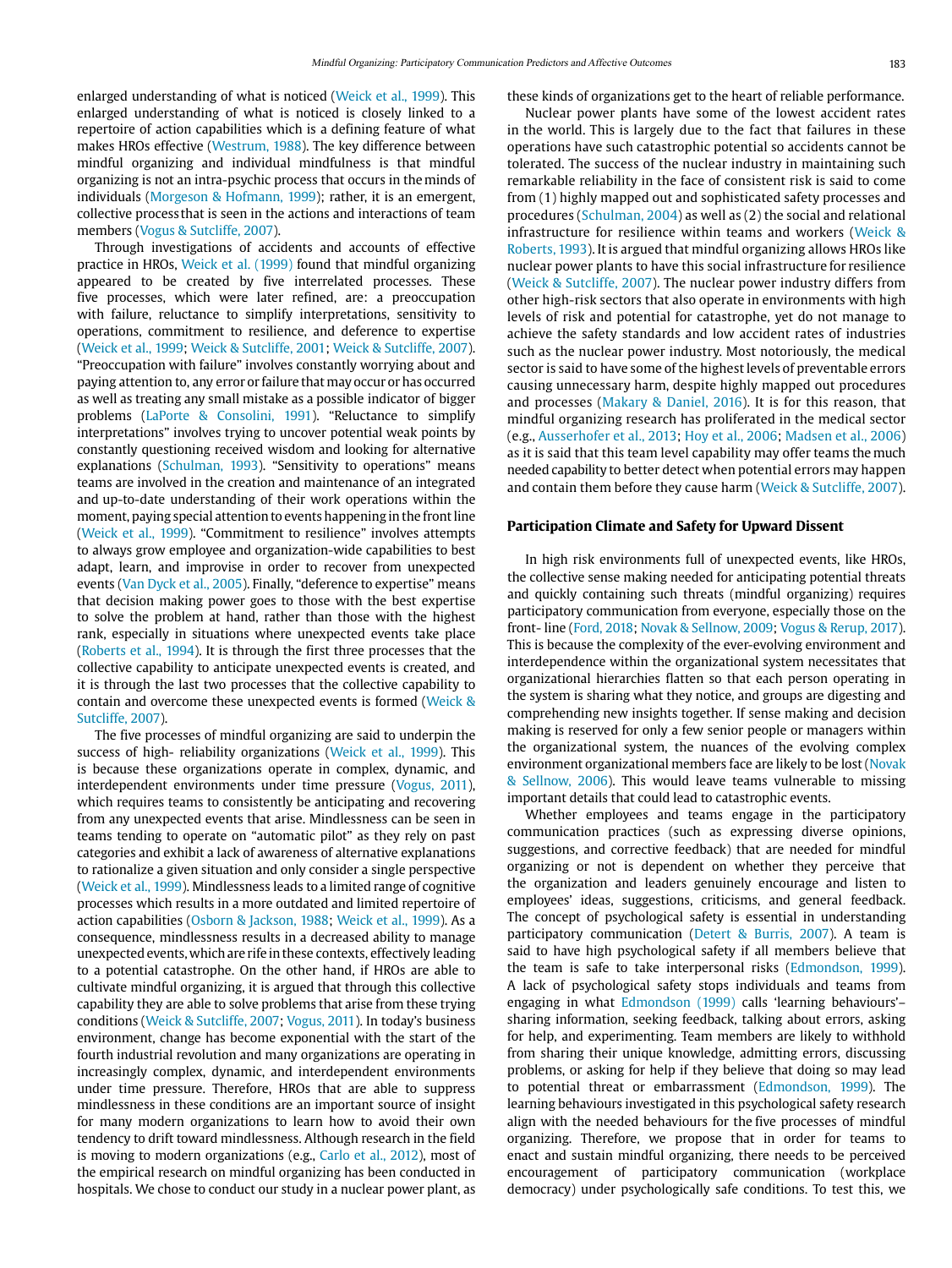propose that the interaction of two variables will predict mindful organizing in a high-risk environment: participation climate and perceived safety for upward dissent.

"Participation climate", measured at the team level, is defined as the extent to which team members perceive that the company is interested in their opinions, encourages them to share their ideas, and wants them to actively participate in the everyday functioning of the organization. Active communication and participation among teams on the front line are central to the creation and maintenance of mindful organizing [\(Ford, 2018](#page-11-7); [Vogus & Rerup, 2017](#page-11-4); [Weick &](#page-12-0)  [Sutcliffe, 2007\)](#page-12-0). If team members believe that their company does not value or seek out their ideas, suggestions, and feedback, they are unlikely to continuously engage in the communication practices and active engagement needed for mindful organizing. "Perceived safety for upward dissent", measured at the team level, is defined as the perceived safety team members feel to express disagreement, concerns, or critical feedback to their superiors without fear of backlash. Mindful organizing requires teams to be empowered to address any errors or deviations in performance through freely reporting their concerns and criticisms to management ([Burgeon et](#page-10-4)  [al., 2000;](#page-10-4) [Vogus & Sutcliffe](#page-12-2), 2012). Expressing critical or challenging views to managers entails considerable interpersonal risk and team members are unlikely to engage in such behaviour without perceived safety that voicing their disagreement will not lead to punishment or embarrassment [\(Edmondson, 1999](#page-11-24)).

Although both variables represent a perceived climate for participatory communication, they differ in two important aspects: their content and referent. The content of participation climate is more general than perceived safety for upward dissent. This is because the types of opinions, ideas, and suggestions encouraged could be either "affiliative" as they tend to solidify or preserve the relationship between team members and the organization, or they could be "challenging" because the team runs the risk of damaging their relationship with the organization [\(Van Dyne](#page-11-16)  [et al., 1995](#page-11-16)). The content of perceived safety for upward dissent focuses just on encouraging teams to express opinions, ideas, and suggestions that are "challenging". The referent is also wider in the case of participation climate than in the case of perceived safety for upward dissent. The referent for participation climate is the whole organization, whereas for perceived safety for upward dissent, taking into account our operationalization (see the measures section), is just the immediate supervisor. When an employee answers about the organization, they may think about their immediate supervisor, but also about other supervisors, top managers, as well as organizational policies, practices, and procedures.

# **Interaction of Participation Climate and Perceived Safety for Upward Dissent**

We believe that the organization creates the context for mindful organizing by creating a climate for teams to participate in the everyday functioning of the company, but it is not enough to foster mindful organizing by itself. If a participation climate is not accompanied by the perception that team members can take interpersonal risks by being critical of operations to their supervisor without fear of threat or humiliation, this participation will be weaker or will take the form of only "affiliative" kinds of participation. "Challenging" forms of participation are needed in order to foster mindful organizing. The proposed interaction effect of these conditions can more clearly be seen by examining the five processes of mindful organizing.

**Preoccupation with failure.** Teams that are said to be collectively mindful pay close attention to, and discuss, any small errors as an indication of bigger system-wide vulnerabilities ([Weick & Sutcliffe,](#page-12-0)  [2007\)](#page-12-0). They also remain suspicious and sceptical during quiet periods when an unexpected event has not happened in a while ([Weick &](#page-12-0)  [Sutcliffe, 2015](#page-12-0)). The continuous attentiveness to any deviations in performance requires team members to believe that their involvement, observations, and opinions are valued by the organization. However, without the perception that they are safe to report errors and discuss potential vulnerabilities to their supervisors, this mindful organizing process is unlikely to develop. This is because the potential threat of discussing errors or emerging issues from defensive or punitive supervisors will cause team members to disengage in the analytical behaviours needed for preoccupation with failure.

**Reluctance to simplify.** Collectively mindful teams are reluctant to simplify their interpretations of current operations as it may mean omitting potentially vital information ([Weick & Sutcliffe, 2007\)](#page-12-0). They resist jumping to conclusions or relying on previous schemas to understand operations ([Weick & Sutcliffe, 2015](#page-12-0)). They believe that it takes a complex system to serve a complex environment [\(Weick](#page-12-0) [et al., 1999](#page-12-0)). It is evident that encouraging active participation from teams is vital for this element of mindful organizing as team members need to feel encouraged to voice their observations and opinions in order to capture and discuss the details of operations. In addition, safety for upward dissent is vital for this dimension, as team members need to feel safe to take risks by challenging possible simplifications of their current operations and by coming up with alternative interpretations to their manager. Teams would not be trying to uncover potential issues within the system by resisting simplifying interpretations if they felt their supervisors were unwilling to listen to critical feedback.

**Sensitivity to operations.** Collectively mindful teams stay focused on the "messy reality" of what is going on in the front line in the moment by constantly maintaining an up-to-date understanding of all events that occur [\(Weick & Sutcliffe, 2007\)](#page-12-0). This is achieved by integrating the real-time status of all the various processes in the system into one picture that represents the overall situation and status of their operations ([Weick & Sutcliffe, 2015\)](#page-12-0). This element of mindful organizing requires constant interaction and collective story building among team members [\(Weick & Sutcliffe, 2007\)](#page-12-0). If teams perceive that their opinions, suggestions, and ideas matter and that their organization values and encourages their active involvement, they are more likely to interact more regularly and share their observations and ideas about their area of work in the system. This engagement adds to the creation and maintenance of a better more accurate picture of the bigger system. This has to be accompanied by psychological safety for upward dissent because teams need to be able to focus on, and report on, negative events happening on the front line and not just positive events. If there is fear about discussing potential issues, then an inaccurate, positively skewed picture of current operations is likely to be projected by teams.

**Commitment to resilience.** Mindful organizing also requires teams to be committed to bouncing back from any setbacks through growing employee and organization-wide capabilities so that the organization can continue working under strain and bounce back from crises while learning from these adverse events [\(Weick &](#page-12-0) [Sutcliffe, 2007](#page-12-0)). This commitment to bouncing back also means team members pay attention to which capabilities, knowledge, and resources are needed in their teams in order to best respond to unexpected events ([Weick & Sutcliffe, 2015\)](#page-12-0). It also requires analysing any error or small failure that happens for its lessons to grow team-wide capabilities ([Weick et al., 1999\)](#page-12-0). Team members are unlikely to actively look for the capabilities, knowledge, and resources needed to enhance their team's ability to bounce back if they do not feel as if their ideas are encouraged and valued by the organization. Without perceived safety to disagree with management, voice concerns and talk about mistakes and errors, the learning needed for commitment to resilience which entails looking for, and discussing, the team's shortcomings and possible improvement areas would be hindered. Lack of safety for upward dissent may even result in teams hiding or ignoring these possible areas of growth and or inadequacy.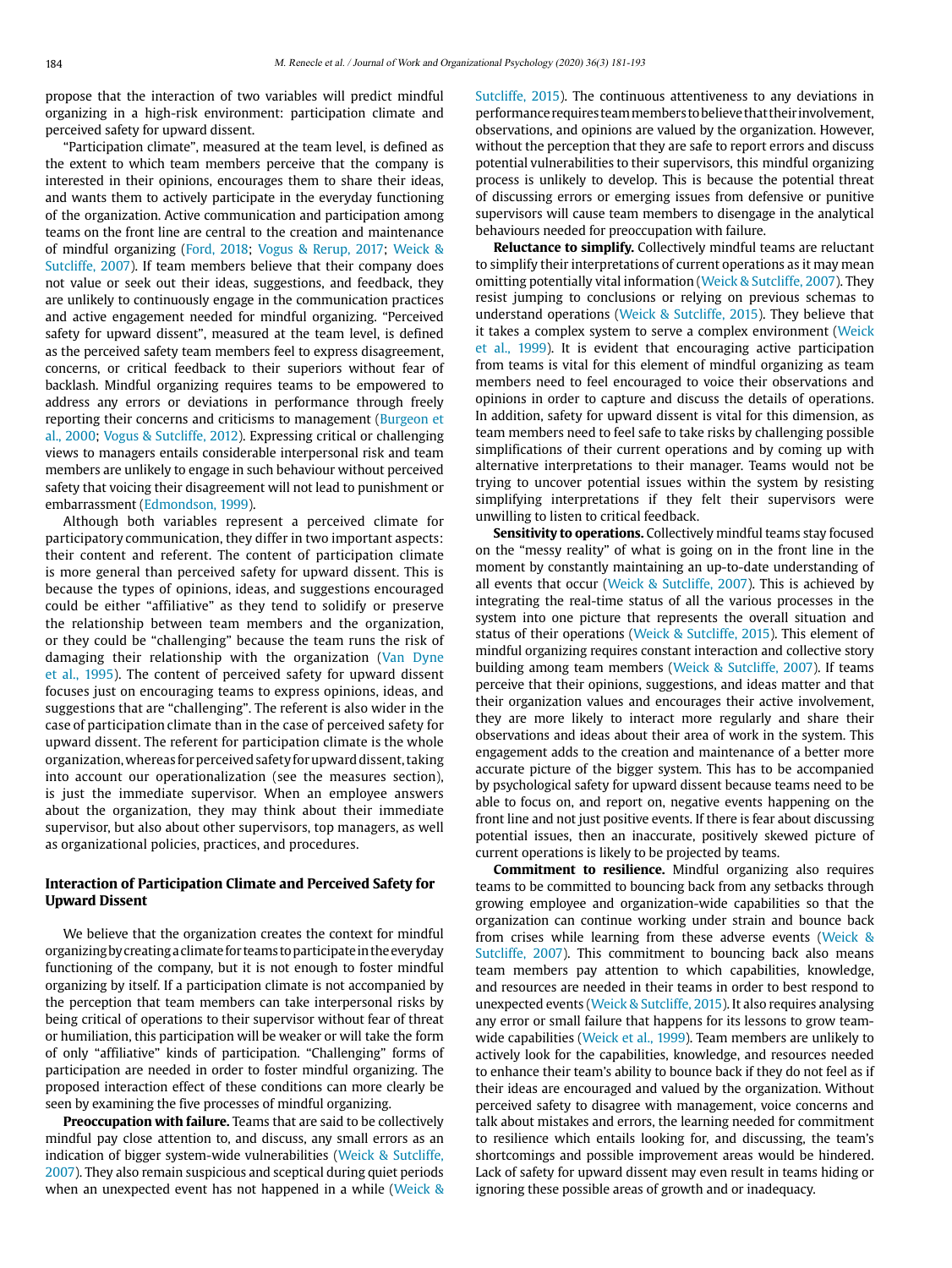**Deference to expertise.** Collectively mindful teams award decision making authority to those with the best expertise for the matter at hand, rather than those with the highest rank ([Roberts et al., 1994\)](#page-11-17). This involves having a good understanding of each member in the system's expertise and capabilities and knowing which channels to follow to reach these members during unexpected events [\(Weick](#page-12-0)  [& Sutcliffe, 2007](#page-12-0)). If team members do not feel encouraged to get involved with the everyday functioning of the organization and to express their opinions and suggestions, it will not be apparent who has the most expertise in any given situation and those with the most expertise would not step up and voice their opinions when they are needed most. Deference to expertise directly speaks to the breaking down of formal ranks in decision making, and without a safe space to disagree with a superior this vital function of mindful organizing would be stifled.

We believe that these participatory communication conditions need to be an ongoing norm within teams in order to facilitate mindful organizing over time. Therefore, based on the arguments aforementioned the following is hypothesized:

Hypothesis 1: Perceived safety for upward dissent moderates the relationship between participation climate and mindful organizing, so that the relationship will be positive and statistically significant when perceived safety for upward dissent is high, and non-statistically significant when perceived safety for upward dissent is low.

## **The Emotional and Attitudinal Outcomes of Mindful Organizing**

There is some controversy in the current literature about the relationship between mindful organizing and team members' positive experience at work. Mindful organizing requires continuous demanding commitment from teams on the front line so it can be taxing, effortful, and costly ([Levinthal & Rerup, 2006;](#page-11-10) [Vogus &](#page-11-4)  [Sutcliffe, 2012](#page-11-4); [Vogus & Welbourne, 2003](#page-11-4); [Weick & Sutcliffe, 2001\)](#page-12-0). It is speculated that this, on top of the elevated physical, psychological, and emotional demands teams face in high risk environments (such as hospitals and nuclear power plants), may negatively impact affective responses at work [\(Vogus & Sutcliffe, 2012](#page-11-4)). However, despite the somewhat taxing nature of mindful organizing, [Vogus et al. \(2014\)](#page-11-4) found that mindful organizing gives nurses resources to cope in trying conditions but was strenuous and had negative consequences in more "neutral" conditions. It is likely that aspects and outcomes of mindful organizing gives teams much needed resources to cope with the substantial demands these teams face in their environment ([Vogus](#page-11-4)  [et al., 2014](#page-11-4); [Weick & Sutcliffe, 2007](#page-12-0); [Sutcliffe et al., 2016\)](#page-11-6). Therefore, we speculate that in high-risk environments mindful organizing is likely to cultivate increased job control, team effectiveness, social support, learning, and empowerment. These resources will make it easier for teams in high-risk environments to cope in the complex, dynamic, and interdependent work environments they face. Therefore, we expect that high levels of mindful organizing will lead to higher levels of team job satisfaction in HROs.

The notion that a team can share similar levels of job satisfaction comes from the idea of "affective team climates", as researchers found that teams working together in the same organizational context can have homogenous emotional reactions [\(De Rivera, 1992](#page-10-5); [George,](#page-11-25)  [1990\)](#page-11-25). This is due to the fact that members of a group have shared cognitive perceptions of their work environment and this predicts shared affective responses over time [\(González Romá et al., 1996\).](#page-11-26) Therefore, if a team collectively engages in mindful organizing (has homogenous mindful organizing scores), this should predict their shared affective response to their job (job satisfaction). We predict that this relationship will be positive given the resources mindful organizing gives team members in trying high-risk conditions and

given that mindful organizing is likely to meet teams safety needs.

Turnover intention is defined as the extent to which an employee would leave the company if they could. Turnover intention has become an important indicator in organizations as it shows the level of commitment employees have toward the organization and the likelihood of retaining employees. The scale used in the present study (see Measures section) focuses on the desirability to leave the organization, "I would leave this organization", and controls for the ease of leaving the organization, "if I could". It is unsurprising that most management literature has found an inextricable link between job satisfaction and turnover intention as those with high levels of satisfaction in their job are likely to want to continue working in such a fulfilling environment [\(Coomber & Barriball, 2007;](#page-10-6) [Kim & Kao, 2014](#page-11-27); [Tett & Meyer, 1993\)](#page-11-28). Some research has been conducted on mindful organizing and turnover, such as in hospitals [\(Vogus et al, 2014](#page-11-4)) and in this context mindful organizing lead to lower turnover intention. In high-risk environments, we argue that the team satisfaction employees experience from engaging in mindful organizing will decrease their desirability to leave their organization. Therefore, we hypothesize the following:

Hypothesis 2: Job satisfaction mediates the relationship between mindful organizing and turnover intention.

#### **Integrated Model**

We expect that in a high risk, high safety orientated environment like a nuclear power plant, the importance of perceived safety for upward dissent in teams is critical for facilitating the relationships between our study variables. Without the perceived psychological safety to be candid about "challenging" feedback and ideas or feeling safe to admit fault, mindful organizing will be stifled. The positive impact of mindful organizing on team satisfaction which will reduce an individual's desirability to leave the organization will then be stifled too. Therefore, the relationships between the variables in our model will be largely dependent on perceived safety to express challenging views to leaders, such that if teams do not feel safe to express these challenging opinions to leaders, participation climate will not lead to higher mindful organizing and more satisfied teams which could lead to higher turnover intentions in individuals. On the other hand, a high participation climate in an environment where teams feel safe to express "challenging" opinions to leaders will lead to higher mindful organizing and an increase in team satisfaction, ultimately leading to lower turnover in individuals.

Therefore, the following is hypothesized:

Hypothesis 3: Perceived safety for upward dissent moderates the negative indirect effect of participation climate on turnover intention through mindful organizing and job satisfaction.

We predict that the indirect effect will be negative and statistically significant when perceived safety for upward dissent is high and nonstatistically significant when perceived safety for upward dissent is low. The study model is represented in [Figure 1.](#page-5-0) All variables were first measured on the individual level, as individual participants filled out the questionnaire. However, the hypothesized relationships and interactions are studied in a nuclear power setting that relies heavily on team work. Therefore, mindful organizing, perceived safety for upward dissent, participation climate, and job satisfaction were all analysed on the team level. This is because we were interested in assessing the shared perceptions of teams in terms of perceived safety for upward dissent and participation climate as antecedents for mindful organizing. We were also interested in testing the impact of team mindful organizing on group satisfaction at work. Turnover intention is analysed at an individual level, because an individual's intention to stay in an organization is more dependent on personal variables and we wanted to test how team satisfaction impacted on individuals' intentions to leave. The referent for each of the measures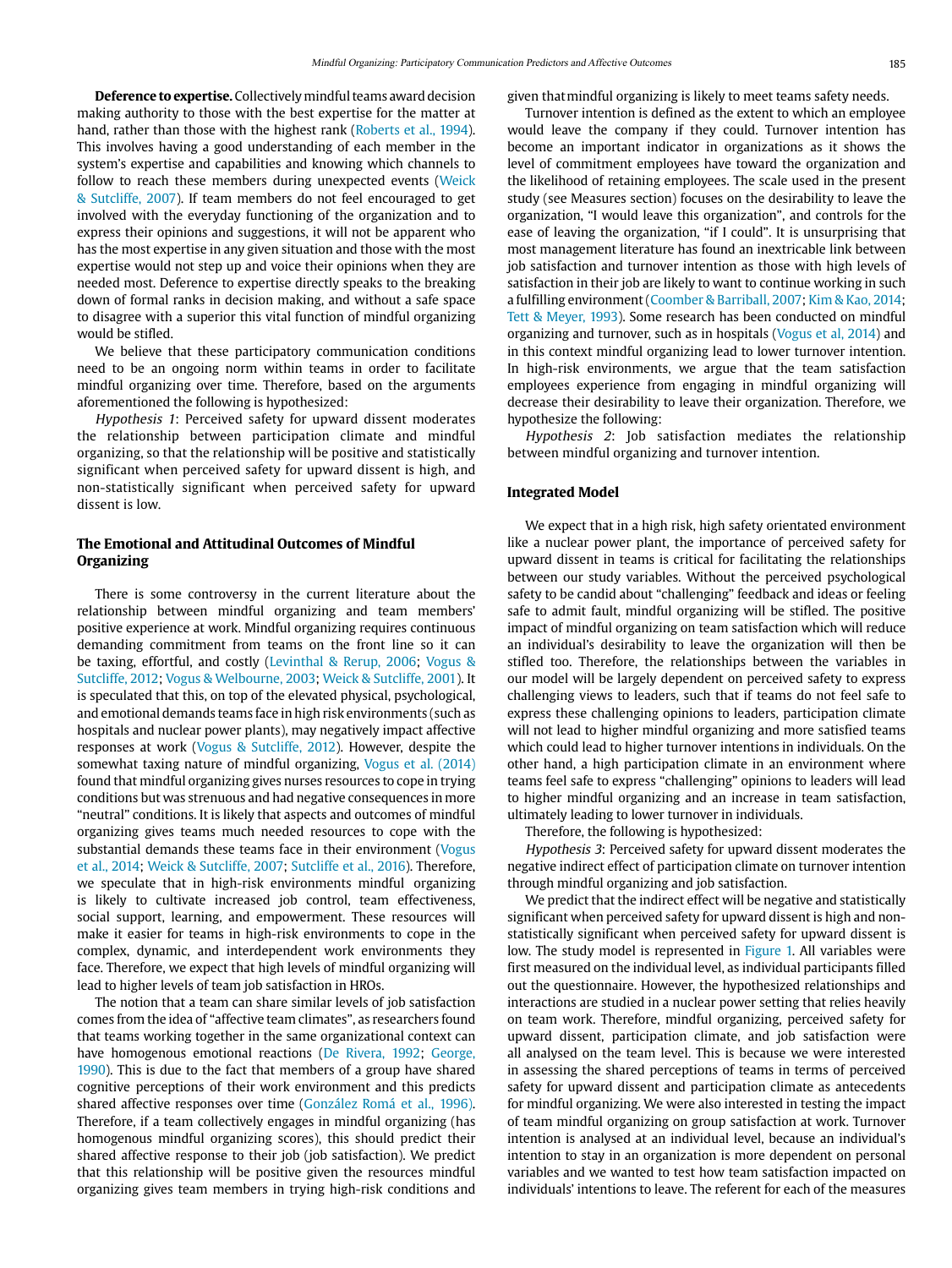(see Measures section) differs depending on the condition we were interested in. For instance, the referent of mindful organizing items is the team and the referent of the perceived safety for upward dissent is the team supervisor. For job satisfaction, the items ask about participants perceptions of their team and company. The referent for participation climate and turnover intention is the organization.



<span id="page-5-0"></span>**Figure 1. Hypothesized MSEM Model.** 

## **Method**

#### **Design**

A time-lagged study was conducted in two nuclear power plants belonging to the same company, where participants answered the corresponding questionnaire in 2014 (Time 1) and in 2016 (Time 2).

## **Participants and Sampling**

In 2014 (Time 1), 58 teams comprising of 615 employees participated in the study, yielding a response rate of 76.3%. In 2016 (Time 2), 54 teams comprising of 607 employees participated in the study, yielding a response rate of 72.5%. The final sample included 47 teams (comprising 425 employees), which were those that answered in 2014 ( $n = 427$ ) and in 2016 ( $n = 425$ ) and had at least 2 subjects each time ([Kozlowski & Bell, 2003\)](#page-11-29). The average group size was  $9.6$  ( $SD = 5.67$ ). The largest team size included 28 members and the smallest team size included 3 members. In our sample of teams, all the areas and departments of the plant were represented (operations, maintenance, engineering, radiological protection, etc.). We expect that mindful organizing is important for all departments, as mindful organizing is critical for safe performance and safety is the main priority in nuclear power plants.

Regarding participants' age, at Time 1, 3.3% were under 30 years, 19.1% were between 30 and 45 years, and 77.6% were older than 45 years. At Time 2, 2% were under 30 years, 25.5% were between 30 and 45 years, and 72.5 % were older than 45 years. As our sample showed participant withdrawal from Time 1 to Time 2, we conducted a response-nonresponse analysis. First, we tested for mean differences on participation climate and perceived safety for upward dissent among the subjects collected in 2014 that were included in the sample of the study (individuals who responded in both Time 1 and Time 2) and the ones that were not included in the study (those who responded only at Time 1). Results of a t-test indicated that respondents did not differ from non-respondents in participation climate,  $t(615) = -0.04$ ,  $p > .05$ , and perceived safety for upward dissent,  $t(615) = -0.59$ ,  $p > .05$ . Further, we compared subjects collected in 2016 that were included in the sample of the study (individuals who responded at both Time 1 and Time 2) to those who were not included (individuals who only responded in Time 2) with respect to variables collected at Time 2 (mindful organizing, job satisfaction, and turnover intention). Results of the *t*-test indicated no differences on mindful organizing,  $t(604)$ = 0.99,  $p > 0.05$ , job satisfaction,  $t(603) = 1.73$ ,  $p > 0.05$ , and turnover intention,  $t(538) = 0.84$ ,  $p > .05$ .

## **Procedure**

Data was collected in the form of hardcopy questionnaires. Participation was voluntary and confidentiality was guaranteed. The questionnaires administered in the current study were part of a wider battery of questionnaires titled 'Questions about Safety' which also evaluated safety culture and other safety issues. The questionnaire was administered at Time 1 (2014) and at Time 2 (2016). The researchers were on site during both Time 1 and Time 2 of data collection. They explained the aims of research to participants and were available to answer any questions participants may have had.

# **Measures**

Participation climate, perceived safety for upward dissent, turnover intention, and job satisfaction scales were created by the IDOCAL research team. The mindful organizing scale was adapted from Vogus and [Sutcliffe's \(2007\)](#page-11-4). Participants were asked to rate their agreement with each item on a 5-point Likert scale, with 5 indicating the highest agreement and 1 indicating the lowest agreement. Since limited previous validation tests have been conducted for these scales, confirmatory factor analyses were conducted in the present study.

**Participation climate.** The items in the scale are "This company sincerely encourages the employees' participation in its daily functioning", "this company encourages its staff to express their ideas and suggestions", and "This company is interested in listening to its employees' opinions." Internal consistency reliability was .93.

**Perceived safety for upward dissent.** The items in the scale are "I can freely express any disagreements I have with my supervisor", "I can tell my supervisor when things are not going well", and "I feel free to talk to my supervisor about any problems and difficulties I have in my job without any fear at all". Internal consistency reliability was .94.

**Mindful organizing.** The scale used to measure mindful organizing is 9-items validated Spanish version of the Vogus and [Sutcliffe's \(2007\)](#page-11-4) original scale ([Renecle et al., 2020\)](#page-11-30). Some sample items are: "When discussing emerging problems with co-workers, we usually discuss what to look out for", "we talk about mistakes and ways to learn from them", "when crisis occurs, we rapidly pool our collective expertise to attempt to resolve it." Internal consistency reliability of the scale was .95.

**Job satisfaction.** This scale consists of three items that assesses a participant's global levels of satisfaction with their job, team, and the company as a whole. The items in the scale asked participants to "Please indicate, in general, how satisfied you are…" "with your job", "with your work unit or team", and "with your company". This scale was found to have discriminant validity from related constructs in a recent study by [López de Castro et al. \(2017\).](#page-11-31) Internal consistency reliability was .85.

**Turnover intention.** A one item scale which states "I would leave this organization if I could" was used to measure turnover intention. It focuses on the desirability to leave the company ("I would leave this organization") and controls for the ease of leaving the company ("if I could"). Internal consistency could not be calculated as this is a single item measure.

#### **Analysis**

Given that three of the measures were created by our research team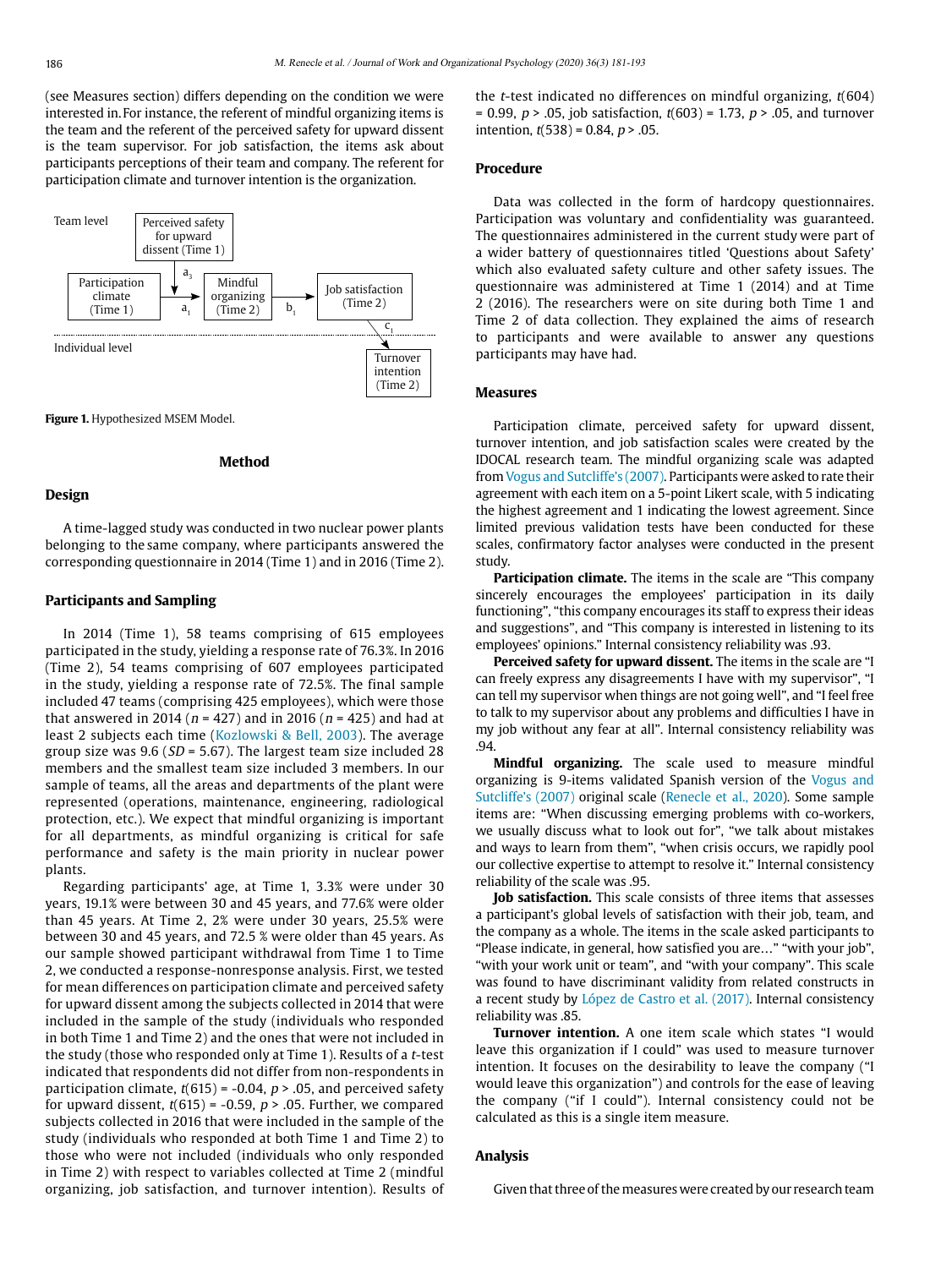and were not validated elsewhere, confirmatory factor analyses (CFA) of the four scales (participation climate, perceived safety for upward dissent, mindful organizing, and job satisfaction) were carried out in order to gain evidence of the validity of these measures. This was done by testing the measurement model at the individual level using Mplus [\(Muthén & Muthén, 1998-2010\)](#page-11-32). Two alternative CFA models (a one factor model with all the items loading onto one single factor and a two-factor model with all the items loading onto two separate factors) were conducted and compared for the 2014 data, namely the perceived safety for upward dissent scale and the participation climate scale. Likewise, two CFA models (a one factor model with all the items loading onto one single factor and a two-factor model with all the items loading onto two separate factors) were conducted and analysed for the 2016 data, namely the mindful organizing and job satisfaction scale. The turnover intention scale was omitted since it is a one item measure. All the variables were measured with Likert response scales, thus, considering the ordinal nature of the data [\(Field, 2013\)](#page-11-7) the method of estimation used was ULSMV. Model fit was evaluated by considering the chi-square statistic as well as a few other goodness of fit indices, namely, the root mean square error of approximation (RMSEA; [Steiger, 1990\)](#page-11-33), the comparative fit index (CFI; [Bentler, 1990](#page-10-7)), and the Tucker Lewis index (TLI; [Tucker & Lewis, 1973\)](#page-11-34). RMSEA values of .10 or more indicate poor fit, values between .08 and .05 indicate fair fit or a reasonable error of approximation, and values below .05 indicate good fit ([Browne & Cudeck, 1993](#page-10-8); [Browne & Du](#page-10-8)  [Toit, 1992\)](#page-10-8). CFI values close to 1 indicate good fit, with values above .95 considered acceptable fit ([Hu & Bentler, 1999](#page-11-35)). TLI values near 1 indicate good fit and values approaching 0 indicate poor fit, with the conventional cut off used being .90 for acceptable fit [\(Tucker & Lewis,](#page-11-34)  [1973\)](#page-11-34). We used the following criteria for comparing the alternative models: (1) whether the differences between TLI and CFI values of the competing models were larger than .01 [\(Cheung & Rensvold,](#page-10-9)  [2002;](#page-10-9) [Widaman, 1985](#page-12-3)), and (2) whether the differences between RMSEA values were larger than .015 [\(Chen et al., 2008\)](#page-10-9). These criteria indicate whether there is a notable disparity between the models and when these differences in practical fit indices are detected, the model showing better fit will be selected.

Mindful organizing is a social construct that operates within the actions and interactions of teams, therefore each individual's score was aggregated to form a team mindful organizing score as is common practice in measuring this variable (e.g., [Ausserhofer et](#page-10-2)  [al. 2013;](#page-10-2) [Vogus & Sutcliffe, 2007](#page-11-4)). Since the analysis was done on a team level (except for turnover intention), similarly, the antecedent variables (perceived safety for upward dissent and participation climate) and outcome variable (job satisfaction) were also aggregated to analyse team level responses. Beforehand, it was essential to demonstrate that each member's score was similar enough to those in their team, so as to justify aggregating these scores. In order to do so, we ran four kinds of analyses. Firstly, average deviation indexes (ADI; [Burke et al., 1999\)](#page-10-4) were computed and analysed for each of the five scales to ensure within-team agreement. Since all the scales used a 5-point Likert response scale, the cut-off value for the ADI was .83 [\(Burke & Dunlap, 2002\)](#page-10-4), therefore, we concluded that there was within-team agreement when the ADI values were ≤ .83. Secondly, we examined the extent to which employees from the same team shared similar perceptions in the study variables by computing the intra-class correlation coefficient ICC(1) ([Bliese, 2000\)](#page-10-10). ICC(1) provide an estimate on the proportion of total variance attributable to within-team homogeneity, indicating how much the studied variables are shared within the teams. Recommended cut-off values for ICC(1) typically range between .05 and .20 [\(Bliese, 2000](#page-10-10)). Thirdly, we calculated rwg(J) scores for each of our measures. We assessed  $r_{\text{wg}}(I)$  scores according to the following criteria: scores within the the .00 to .30 range indicate a "lack of agreement", scores within the .31 to .50 range indicate "weak agreement", scores within the .51 and .70 range indicate "moderate agreement", scores within the .71 to .90 range indicate "strong agreement", and scores within the .91 to 1.00 range indicate "very strong agreement" [\(Brown & Hauenstein, 2005](#page-10-8); [LeBreton & Senter, 2008\)](#page-11-36). Finally, we carried out one-way analyses of variance (ANOVA) to ascertain whether there was statistically significant between-team discrimination in perceived safety for upward dissent, participation climate, mindful organizing, and job satisfaction among teams. Turnover intention was operationalized at the individual level.

Multilevel structural equation modelling (MSEM) with Mplus was conducted to test the proposed model in which the interaction of perceived safety for upward dissent and participation climate leads to mindful organizing, and job satisfaction mediates the relationship between mindful organizing and turnover intention. All variables were measured at the team level, except turnover intention, which was measured at the individual level. Thus, the proposed model in this study was a 2x(2->2)-2-1 model ([Preacher et al., 2016](#page-11-37); [Zhang et](#page-12-4)  [al., 2009](#page-12-4)). The model was tested using robust maximum likelihood estimation (RML).

To test Hypothesis 1, the statistical significance of a3 (the coefficient estimating the moderator effect of perceived safety for upward dissent in the relationship between participation climate and mindful organizing) was tested. To further probe the interaction effect we used the Process macro for SPSS ([Hayes, 2018\)](#page-11-38) to estimate the slopes of the relationship between participation climate and mindful organizing at high and low values (one standard deviation above and below the sample mean) of perceived safety for upward dissent, and to plot the corresponding regression lines.

To test the significance of the indirect effect stated in Hypothesis 2, we used bias-corrected (BC) bootstrap confidence interval (CI) method ([MacKinnon et al., 2004](#page-11-39)) as implemented in Mplus. A bootstrap sample size of 5,000 was used. The b1c1 indirect effect was calculated, where b1 is the coefficient estimating the relationship between mindful organizing and job satisfaction, and c1 is the coefficient estimating the relationship between job satisfaction and turnover intention. Mediation is supported when the BC bootstrap confidence interval for the indirect effect does not include the zero value.

Finally, to test the conditional indirect effect stated in Hypothesis 3 we also used BC bootstrap confidence interval method as implemented in Mplus. A bootstrap sample size of 5,000 was used. The (a1 + a3W)b1c1 conditional indirect effect was calculated, where W is the moderator variable (perceived safety for upward dissent), a1 is the coefficient estimating the relationship between participation climate and mindful organizing, and a3, b1, and c1 are the coefficients estimating the relationships previously stated. The conditional indirect effect is supported when the BC bootstrap confidence interval for the difference in the indirect effect (diff IE) among different levels of the moderator do not contain zero [\(Preacher et al., 2007](#page-11-37)), which implies that the strength of the indirect effect (a1b1) depends on the level of the moderator variable (W).

#### **Results**

#### **Confirmatory Factor Analysis**

The hypothesized 2-factor model with the variables measured at Time 1 showed a satisfactory fit to data ( $\chi^2$  =12.49, *df* = 8, *p* > .05; RMSEA = .04; CFI = 1.00; TLI = 1.00), and all the items showed statistically significant factor loadings in their corresponding factors ( $p$  < .01). For the participation climate scale, factor loadings ranged from .92 to .95. For the perceived safety for upward dissent scale, factor loadings ranged from .94 to .96. The differences between the two models were non-negligible (ΔRMSEA = .25, ΔCFI = .07, ΔTLI = .12), indicating the two-factor model as the best fitting model, and thus,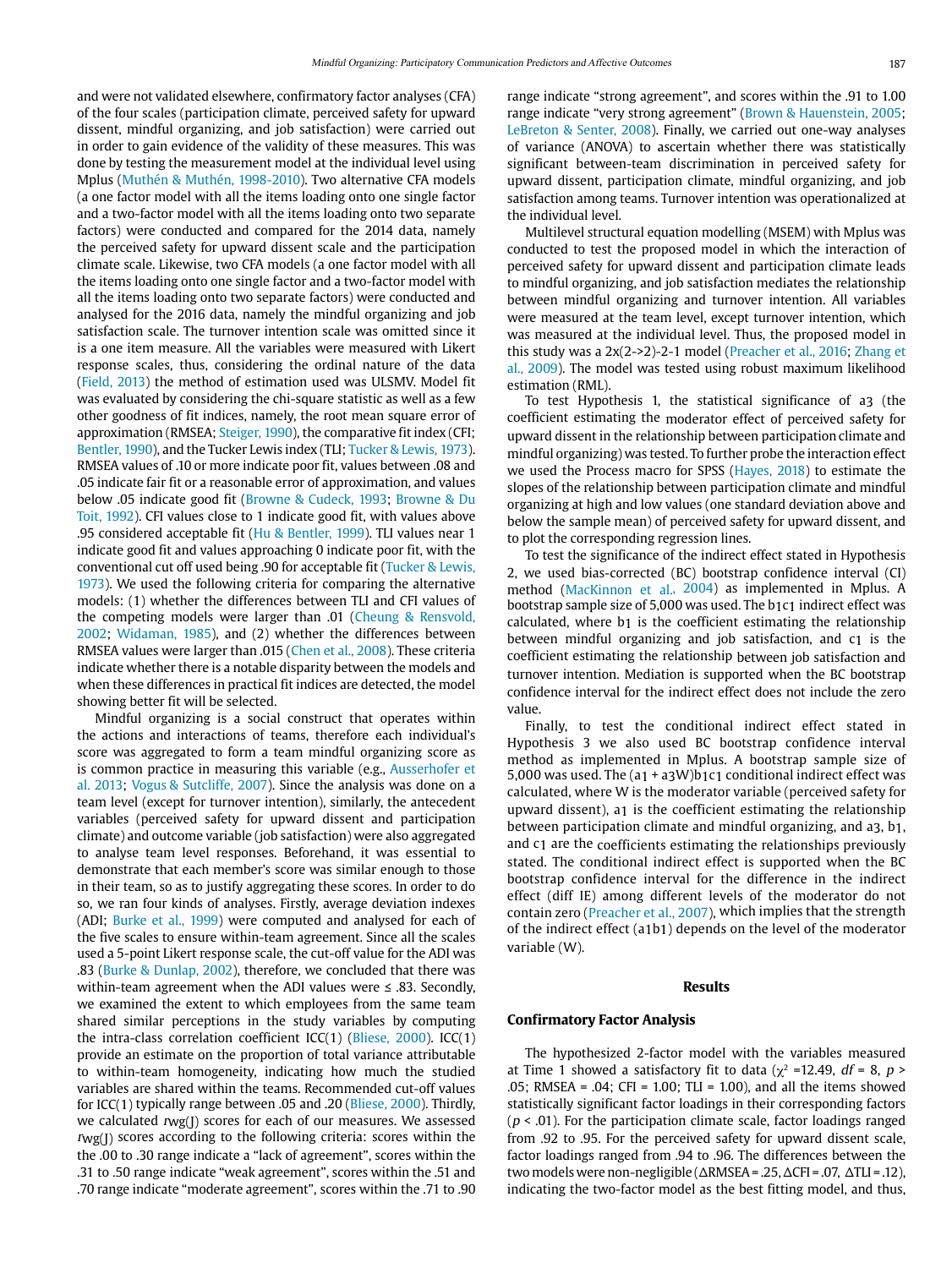providing support for the discriminant validity of the two constructs (participation climate and perceived safety for upward dissent). As expected, the 1-factor model with the variables measured at Time 1 (participation climate and perceived safety for upward dissent) showed unsatisfactory fit to data ( $\gamma^2$  = 322.77, df = 9, p > .05; RMSEA  $= .29$ ; CFI = .93; TLI = .88), and all the items showed statistically significant factor loadings onto the one factor ranging from .84 to .88  $(p < .01)$ .

The hypothesized 2-factor model with the variables measured at Time 2 showed an adequate fit to data ( $\gamma^2$  = 216.50, df = 53, p > .05; RMSEA = .09; CFI = .98; TLI = .97), and all the items showed statistically significant factor loadings in their corresponding factors ( $p < .01$ ). For the mindful organizing scale, factor loadings ranged from .79 to .91. For the job satisfaction scale, factor loadings ranged from .80 to .90. The differences between the two models were notable ( $ΔRMSEA = .08$ ,  $ΔCFI = .06$ ,  $ΔTLI = .07$ ), showing that mindful organizing and job satisfaction were identified as two different constructs. The 1-factor model with the variables measured at Time 2 (mindful organizing and job satisfaction) also showed unsatisfactory fit to data ( $\chi^2$  = 696.85, *df* = 54, *p* > .05; RMSEA = .17; CFI = .92; TLI = .90), and all the items showed statistically significant factor loadings onto the one factor ranging from .65 to .91 ( $p < .01$ ).

#### **Justification of Data Aggregation**

The results showed that the average ADI value was below the proposed cut off of .83 for the mindful organizing scale ( $M = .58$ , SD  $=$  .17), the perceived safety for upward dissent scale ( $M = .68$ , SD = .29), the participation climate scale ( $M = .66$ ,  $SD = .23$ ), and the job satisfaction scale ( $M = .58$ ,  $SD = .26$ ), indicating that there was strong consensus within teams. The ICC(1) values for the variables included in the model indicated that 9% of the variance of perceived safety for upward dissent, 18% of the variance of participation climate, 3% of the variance of mindful organizing, and 3% of the variance of job satisfaction, were respectively explained by the clustering structure (i.e., team) of the data. The rwg(J) scores showed either moderate or strong agreement for all our variables, with mindful organizing having strong agrement ( $rwg($ ] = .90) and perceived safety for upward dissent ( $rwg($ ] = .65), participation climate  $(rwg(J) = .70)$  and job satisfaction  $(rwg(J) = .69)$  having moderate agreement. The ANOVA values indicated significant differences among team's scores for perceived safety for upward dissent,  $F(46, 46)$ 380) = 1.92,  $p < .01$ , and participation climate,  $F(46, 380) = 3.02$ ,  $p < .01$ . However, the ANOVA values for mindful organizing,  $F(46^\circ, )$ 378) = 1.29,  $p > .05$ , and job satisfaction,  $F(46, 377) = 1.29$ ,  $p > .05$ , were non-significant. These values show the degree to which group members' responses are influenced by group membership. The above indices all together provided a reasonable justification for data aggregation.

#### **Hypothesized Model**

Correlations between our study variables can be found in [Table 1.](#page-7-0)

Although both participatory communication variables (participation climate and perceived safety for upward dissent) were highly correlated with one another, a correlation of .68 is below the widely accepted cut-off of .85 for factor discrimination ([Kline, 2005](#page-11-40)). All the study variables were measured and analysed on a team level ( $n = 47$ ), except turnover intention, which was measured at an individual level  $(n = 425)$ . Participation climate was positively and significantly related to perceived safety for upward dissent ( $r = .68$ ,  $p < .001$ ), mindful organizing ( $r = .40$ ,  $p < .001$ ), and job satisfaction ( $r = .29$ ,  $p < .05$ ). Perceived safety for upward dissent was positively and significantly related to mindful organizing ( $r = .36$ ,  $p < .05$ ) and job satisfaction ( $r =$ .29,  $p < 0.05$ ). Job satisfaction was positively and significantly related to mindful organizing ( $r = .56$ ,  $p < .01$ ), and negatively and significantly related to turnover intention ( $r = -21$ ,  $p < .001$ ).

The multilevel structural equation model ran showed excellent fit ( $\chi^2$  = 8.02, df = 9, p > .05; RMSEA = .00; CFI = 1.00; TLI = 1.03; SRMRwithin = .00; SRMRbetween = .09). All hypothesized pathways were significant (see [Figure 2](#page-7-1)). Even though there was not a direct relationship between participation climate and mindful organizing (a<sub>1</sub> = .11,  $p$  > .05), the pathway for the interaction effect of participation climate and perceived safety for upward dissent on mindful organizing was positive and statistically significant (a3 = .30,  $p < .05$ ), providing initial support for Hypothesis 1. The results of the analysis carried out to interpret this interaction effect showed that the slope of the relationship between participation climate and mindful organizing was positive and statistically significant ( $B = .26$ ,  $p$ ) < .05; CI 95% [.03, .49]) when perceived safety for upward dissent was high (+1 SD), but this slope was non- significant ( $B = -0.03$ ,  $p > 0.05$ ; CI 95% [-.31, .25]) for low values (-1 SD) of perceived safety for upward dissent (see [Figure 3\)](#page-8-0), providing further support for Hypothesis 1.



<span id="page-7-1"></span>**Figure 2.** Unstandardized Parameter Estimates for the Hypothesized Model.  $*p < .05, **p < .001.$ 

The pathway from mindful organizing to job satisfaction was positive and significant (b<sub>1</sub> = .74,  $p$  < .001). In addition, the pathway from job satisfaction to turnover intention was negative and statistically significant (c1 = -.63,  $p$  <.001), and the BC bootstrap CI for the estimated indirect effect (b1c1 = -.47; CI 95% [-.77, -.16]) did not include the zero value. Therefore, job satisfaction mediated the relationship between mindful organizing and turnover intention, confirming Hypothesis 2.

Finally, we tested Hypothesis 3 by examining the conditional

<span id="page-7-0"></span>**Table 1.** Descriptive Statistics and Correlations among Team Level Study Variables

| Variable                               | M    | <i>SD</i> |           |                          |                          |                          |                          |
|----------------------------------------|------|-----------|-----------|--------------------------|--------------------------|--------------------------|--------------------------|
| 1. Perceived safety for upward dissent | 3.98 | 0.49      |           |                          |                          |                          |                          |
| 2. Participation climate               | 3.61 | 0.54      | $-.68***$ | $\overline{\phantom{a}}$ |                          |                          |                          |
| 3. Mindful organizing                  | 4.03 | 0.30      | $.36***$  | $.40***$                 | $\overline{\phantom{a}}$ |                          |                          |
| 4. Job satisfaction                    | 4.26 | 0.39      | $.29**$   | $.29**$                  | $.56***$                 | $\overline{\phantom{a}}$ |                          |
| 5. Turnover intention                  | 2.17 | 0.58      | $-.16$    | $-13$                    | $-27$                    | $-.52***$                | $\overline{\phantom{0}}$ |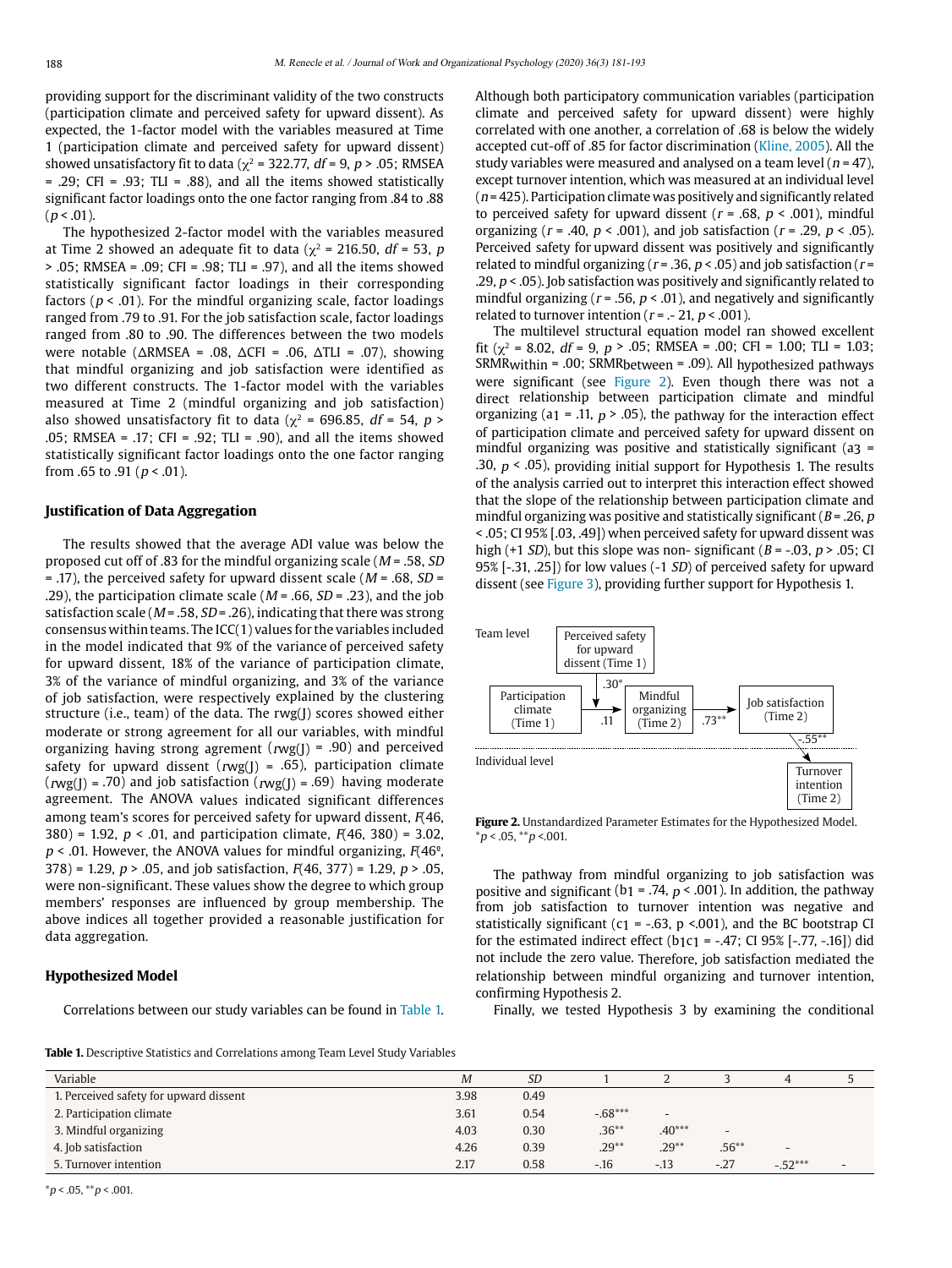indirect effect. When perceived safety for upward dissent was high (1 SD above the mean), the indirect effect of participation climate on turnover intention through mindful organizing and job satisfaction was more negative compared to when perceived safety for upward dissent was low (1 SD below the mean). The confidence interval for the difference between indirect effects at high and low values of the moderator did not include zero value. These results provided support for Hypotheses 3. The bias corrected bootstrap confidence intervals for the indirect and conditional indirect effects can be found in [Table 2](#page-8-1).



<span id="page-8-0"></span>**Figure 3.** Interaction Effect of Perceived Safety for Upward Dissent and Employee Participation on Mindful Organizing.

#### **Discussion**

The present study set out to add to the current theoretical and empirical understanding of mindful organizing through two main aims. Firstly, to test whether having perceived safety for upward dissent and a participation climate together leads to higher mindful organizing over time. Secondly, to assess whether mindful organizing has a positive impact on team job satisfaction and whether this increased team satisfaction results in lower individual turnover intention. The results obtained were in line with what was expected.

# **Effect of Perceived Safety for Upward Dissent and Participation Climate on Mindful Organizing**

Perceived safety for upward dissent significantly moderated the relationship between a participation climate and mindful organizing. The aforementioned relationship was stronger for high values of perceived safety for upward dissent than low values, thus supporting Hypothesis 1. When perceived safety for upward dissent is present, the relationship between employee participation and mindful organizing becomes positive and significant and as perceived safety for upward dissent becomes stronger so does the relationship between employee participation and mindful organizing. At low levels of perceived safety for upward dissent, however, the relationship between mindful organizing and participation climate becomes non-significant. This is in line with the argument that in order for mindful organizing to develop, teams need to not only be encouraged to actively participate but also need to feel as if they can voice their concerns and disagreements with their superiors without fear of backlash. If teams are only encouraged to participate and share their ideas, but do not feel safe to be critical or disagree with management, mindful organizing may not develop. The more teams feel safe and free to point out faults and concerns to their superiors the more likely mindful organizing will develop in an environment that encourages participation. These two mechanisms (perceived safety for upward dissent and climate for employee engagement) work together to predict mindful organizing and the presence of one does not lead to mindful organizing without the other. These results are promising since the data are longitudinal, showing that the interaction of perceived safety for upward dissent and participation climate at time one leads to mindful organizing at time two, giving some evidence of a possible dynamic relationship between these variables.

# **Mindful Organizing, Job Satisfaction, and Turnover Intention**

The present study sought out to test empirically whether mindful organizing has a positive impact on job satisfaction given the controversy around this relationship. The results of the pathway between mindful organizing and team job satisfaction showed a strong positive and significant relationship, supporting Hypothesis 2. This suggests in a tough work environment like a nuclear power plant, mindful organizing offers teams much needed resources to cope with the strenuous demands of their working environment. Therefore, the fact that mindful organizing has such a strong positive effect on team job satisfaction shows that even though being collectively mindful can be taxing, it is far better for team's positive affective responses at work in HROs to engage in mindful organizing than to not engage in mindful organizing. Unsurprisingly, teams with high levels of mindful organizing were more satisfied with their job and therefore team members in these teams had less intention to leave the organization. This is in line with the social exchange theory argument ([Huang et al., 2016\)](#page-11-41) which posits that the satisfaction teams feel from having their basic safety needs met by their organization and from rewards they gain through mindful organizing will lead to them wanting to reciprocate the commitment they perceive those in the organization have towards them by committing to staying in the company. These results provide evidence of the sustainability of mindful organizing as it not only improves reliable and safe performance, but it also positively impacts emotional responses to the work environment.

<span id="page-8-1"></span>**Table 2.** BC Bootstrap Confidence Intervals for the Indirect and Conditional Indirect Effects

|                                                                        | Estimate | 95% CI           |
|------------------------------------------------------------------------|----------|------------------|
| Indirect effect (b1c1)                                                 | $-.47$   | $[-0.77, -0.16]$ |
| Conditional indirect effect $(a_1 + a_3W)b_1 c_1 W$ mean - 1 SD (3.51) | $-.57$   | $[-1.11, -0.03]$ |
| W mean + $1 SD(4.44)$                                                  | $-.69$   | $[-1.36, -0.03]$ |
| Difference between indirect effects                                    | .13      | [0.01, 0.26]     |

Note. BC = bias-corrected; CI = confidence interval; a1 = coefficient estimating the relationship between participation climate and mindful organizing; a3 = coefficient estimating the moderator effect of perceived safety for upward dissent in the relationship between participation climate and mindful organizing; b1 = coefficient estimating the relationship between mindful organizing and job satisfaction; c1 = coefficient estimating the relationship between job satisfaction and turnover intention; W = moderator variable (perceived safety for upward dissent);  $SD =$  standard deviation.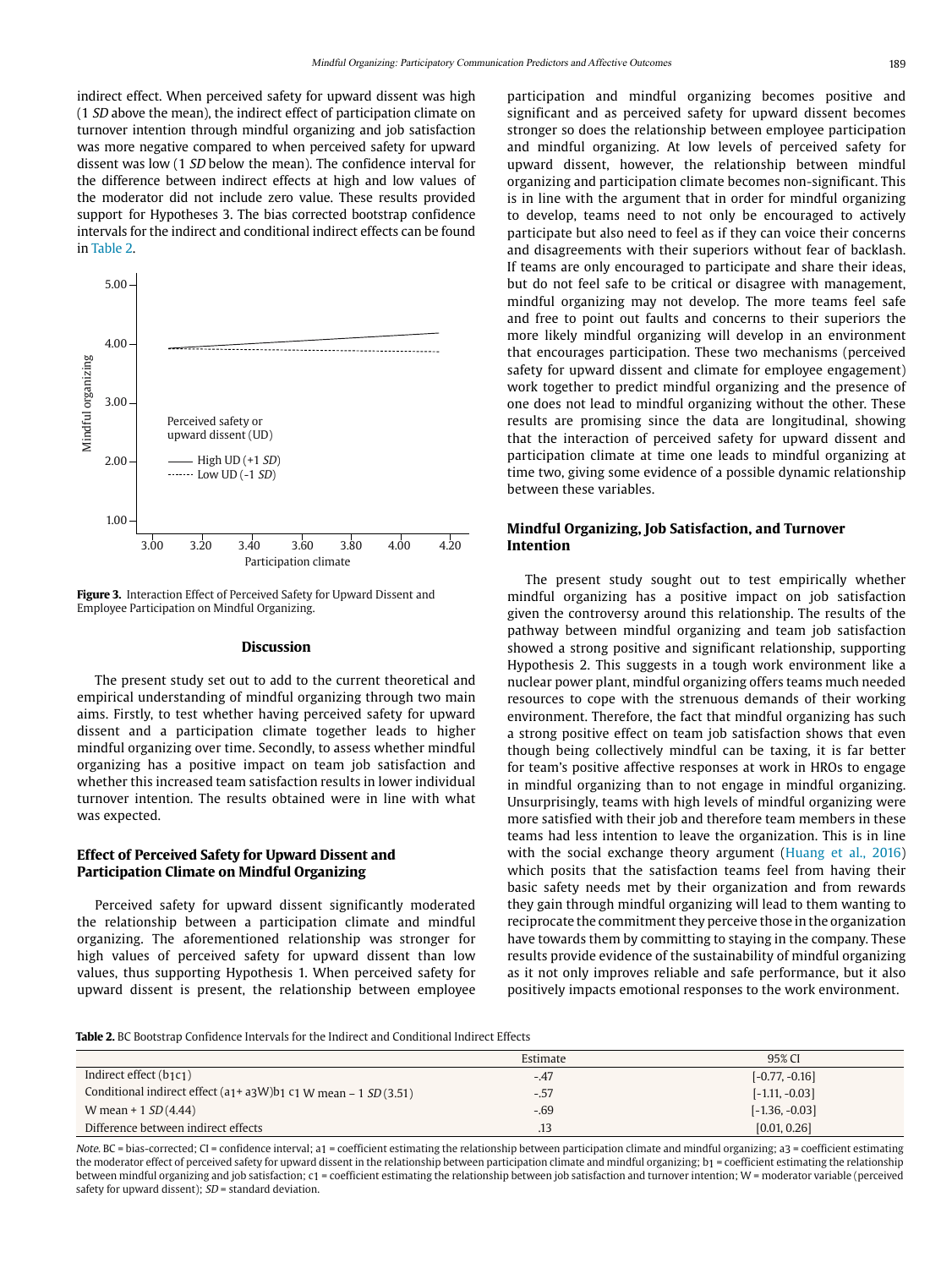#### **Theoretical Contributions and Practical Implications**

Theoretically, this research contributes to the current understanding of mindful organizing in HROs. It confirms that mindful organizing is a team level construct as the aggregation indexes of teams showed favourable consensus in the mindful organizing scores. We build on our current understanding of predictors of mindful organizing by showing that high-risk organizations that value employee input and engagement will only develop a mindful orientation toward safety if there is perceived psychological safety to voice challenging opinions to supervisors. Mindful organizing scholars have speculated about the importance of participatory communication in fostering mindful organizing (e.g., [Ford, 2018;](#page-11-7) [Sutcliffe et al., 2016;](#page-11-6) [Vogus & Rerup,](#page-11-4)  [2017;](#page-11-4) [Weick & Sutcliffe, 2015\)](#page-12-0), though there has been little empirical investigation into which specific communication conditions predict mindful organizing in an applied, "high risk" setting. Our study adds to the current understanding of how voice, psychological safety, and participatory communication are important for mindful organizing. The current speculation posits that both encouraging employee participation and safety to express challenging opinions are important for mindful organizing [\(Sutcliffe et al., 2016](#page-11-6); [Vogus &](#page-11-4)  [Rerup, 2017;](#page-11-4) [Weick & Sutcliffe, 2015](#page-12-0)). We add to these speculations by showing that in a high-risk applied setting, encouraging teams to express opinions and be actively involved in the functioning of the organization is not enough to foster mindful organizing. Teams need to feel safe from threat or embarrassment to disagree with management and express challenging opinions in order for general participatory communication to lead to mindful organizing.

The present study also offers some insight into how mindful organizing impacts teams' subjective experience at work and therefore individuals' intentions to leave the organization. This adds to the current empirical evidence about the benefits of mindful organizing in HROs, by extending quantitative research beyond performancerelated outcomes. So far, mindful organizing has been shown to lead to greater safety and more reliable performance in HROs (e.g., [Barton et al., 2015\)](#page-10-0). We have obtained evidence of the role of mindful organizing, at least in HROs, to reduce turnover intentions through the increasing team job satisfaction. This can be very important in industries such as nuclear power plants where replacing employees with a highly specialized knowledge can be a difficult feat. More holistically, without the specific communication mechanism of a high participation climate and perceived safety for upward dissent, mindful organizing may not develop and the benefits that come with mindful organizing such as increased job satisfaction and lower turnover intentions may not be seen. Although much work still needs to be done to further understand this novel construct, the present research offers an important piece of the mindful organizing puzzle.

Practically, these results could be used by decision makers in high-risk organizations looking to create more meaningful changes, interventions, and management practices to foster mindful organizing. In stimulating mindful organizing, this research shows that possible interventions or trainings should not only focus on teaching the principles of mindful organizing, but also the importance of genuine encouragement of employee participation in sharing ideas and creating safe space for teams to voice opinions and concerns that are critical about everyday operations. Strong emphasis should be placed on psychological safety for upward dissent as this condition is vital in fostering mindful organizing, the collective capability that underpins high reliability and safety [\(Weick et al., 1999;](#page-12-0) [Weick & Sutcliffe, 2007\)](#page-12-0). Supervisors need to ensure that they do not respond defensively or punitively to challenging ideas, questions or help seeking behaviour in order to encourage talking about errors, challenging assumptions, and admission of fault ([Edmondson, 1999](#page-11-24)). This finding is especially relevant in organizational cultures that have high power distance between people and there is a large reliance on hierarchical order, such as the medical sector. Our research shows organizational decision makers that it is in interest to foster mindful organizing, beyond the positive impact on performance, as it contributes to a more positive working experience and in turn less desire to leave the company. Given the present emphasis on retaining current employees in the nuclear power sector, we give evidence of an integrated model of conditions needed to lower turnover intention that could help decision makers in creating meaningful retention strategies in nuclear power plants.

# **Limitations and Directions for Further Research**

Although much can be learned from the results of the present study, there are some limitations to this research. The fact that the data is a self-report measure may have an impact on how truthful the answers were to the questionnaire. This is especially relevant given that all the employees were from a nuclear power plant, where safety is highlighted as important, so participants may have given into social desirability bias and rated their levels of mindful organizing as higher than they actually were. Furthermore, given that participation was voluntary and convenience sampling was used, this may have attracted atypical respondents with special interests in safety which could affect the generalizability of the data. That being said, most behavioural science research relies on self-report measures and these kinds of measures form the basis of much well-known theory ([Field, 2013](#page-11-7)). Some authors argue that people's perception of a given reality is often more powerful than the objective truth about such a reality [\(Hendriks et al., 2015](#page-11-42)). The literature on mindful organizing and previous studies using the mindful organizing scale (e.g., [Vogus & Sutcliffe, 2007](#page-11-4)) also use self-report measures and convenience sampling. In addition, confidentiality and anonymity were guaranteed and participants were not asked to give demographic details that could be traced back to them, which would have enhanced the truthfulness of responses. Another limitation to our study is the fact that we used the same method and response scales to measure all of our constructs – this makes our results vulnerable to common method variance, which can cause inflated correlations among variables ([Spector & Brannick, 2009](#page-11-43)). However, a well- known way of counteracting common method bias is by collecting data at separate time points [\(Podsakoff et al., 2012\)](#page-11-44) and the time-lagged nature of our study design would have made it less vulnerable than most other psychological research to common method variance. In addition, the results of our confirmatory factor analysis showed that our hypothesized model had far better fit than the single factor model, providing validity for the scales used in this study (their use as individual scales in the model was supported), providing further evidence that common method variance is unlikely to be a major concern.

Given that the two mediator variables (mindful organizing, job satisfaction) and the outcome variable (turnover intentions) were all measured at the same time (Time 2), we miss out on any potential for the dynamic development of these relationships. However, we used a time-lagged design with two-data collection points, allowing us to overcome the limitations associated with cross-sectional research. The use of a time-lagged design made it possible to test the hypothesized relationships of participation climate and perceived safety for upward dissent on mindful organizing more rigorously. Another limitation of the present study is that the turnover intention measure only consists of one item. Although short scales for measuring performance have been used before in the literature (e.g., [Baer & Frese, 2003\)](#page-10-11), shorter scales raise concerns about content validity, so it is recommended that future studies replicate these findings with a larger turnover scale. Finally, the sample size was small with only 47 teams taking part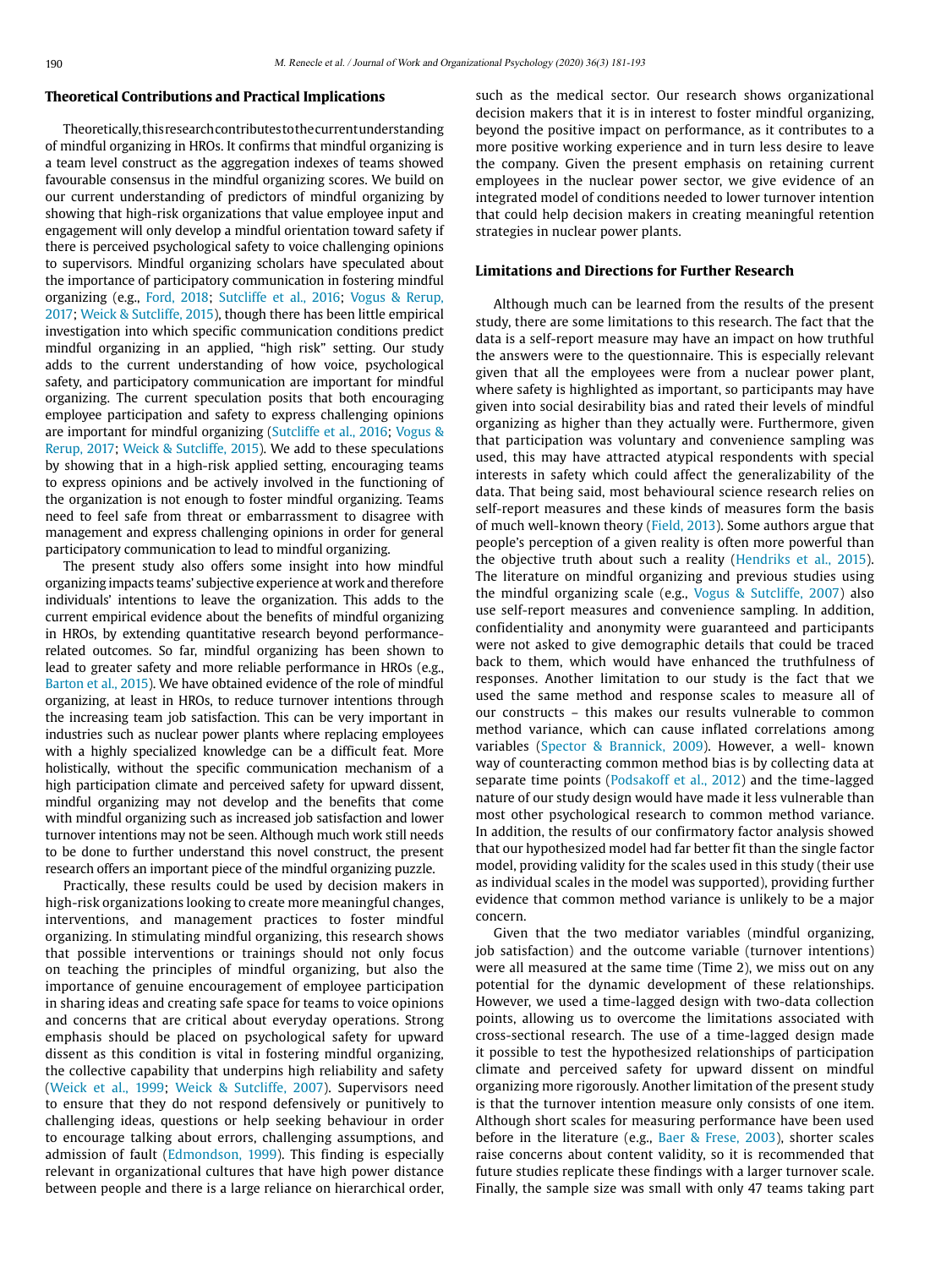in both Time 1 (2014) and Time 2 (2016) collection – this decreases the statistical power of the SEM and may have had an effect on the results ([Rosnow & Rosenthal, 2013\)](#page-11-45). However, the sample size is close to the recommended team level analysis sample size cut off of 50 teams [\(Hox et al., 2005](#page-11-46)).

The current research sheds light on an important mechanism of how participation and perceived safety to share critical opinions interact to foster mindful organizing over time. However, more quantitative research is still needed to clarify some conceptual ambiguities around mindful organizing and to better understand its nomological network. In particular, better assessment tools of the five constructs of mindful organizing could help researchers and practitioners to better understand how each of the five-process impact on important outcomes, the current widely used tool is unidimensional, and the validated multidimensional tools are limited in scope and applicability across sectors. A comprehensive multidimensional measure would help organizational decision makers to have a better diagnosis of their current levels of mindful organizing. It would also be useful for future research to examine how mindful organizing emerges in teams over time by looking at various predictors at various time points. The current theory around mindful organizing argues that it is not a stable construct and that it needs to be constantly re-enacted by teams [\(Vogus & Sutcliffe, 2012\)](#page-11-4). However, there are no studies to our knowledge that measure mindful organizing over time at multiple time points with shorter intervals. This kind of research could give us a more accurate understanding of whether mindful organizing is a stable or unstable phenomenon, whether it grows or declines over time, and whether it is something that is recurrent or ongoing [\(Roe, 2008](#page-11-47)). Importantly, these kinds of studies could give us a more accurate picture of which conditions aid in the stabilizing, growth or recurrence of mindful organizing over time. This kind of research could also inform the appropriate time frames needed to include between mindful organizing and related behaviours in longitudinal and time-lagged research.

In terms of potential predictors, it could be particularly interesting to explore further team climate conditions needed for sustaining mindful organizing as current research appears to not "socially embed" mindful organizing enough (Martínez-Córcoles & Vogus, 2020). Further expanding research on mindful organizing to various industries, other than the medical sector and more traditional HROs, is also needed, so that we can ascertain its relevance in other kinds of organizations. In this paper we have also suggested that the relationship between mindful organizing and satisfaction is especially important in difficult environments; however, this relationship could be different depending on the importance of safety in different industries. Future research could further explore this by collecting data on mindful organizing and job satisfaction in different teams in different industries. It would also be interesting to explore whether safety culture or the priority that different teams in different industries give to safety, moderates the relationship between mindful organizing and job satisfaction. Finally, future research about mindful organizing should extend to other important outcomes in industries outside of the medical sector, such as safety performance or safety outcomes, that remains underdeveloped with quantitative research [\(Sutcliffe et al., 2016](#page-11-6)).

## **Conclusion**

The hype around mindful organizing will no doubt continue, though much work still needs to be done before this construct can be fully understood and utilized in organizations. The current research gave greater insight into mechanisms that may work together to foster mindful organizing, namely, perceived safety for upward dissent and a participation climate. Furthermore, the impact of mindful organizing on job satisfaction was found to

be positive, which led to less intention to leave the organization. Through adding further predictor variables to the study model and increasing the sample size, further exploration could be done on the factors that predict mindful organizing, adding to international mindful organizing theory in a meaningful way. Building onto mindful organizing research is important as it could create insight that can furnish leaders with vital information on how to foster mindful organizing leading to the error-free, reliable performance that many HROs enjoy today.

#### **Conflict of Interest**

The authors of this article declare no conflict of interest.

#### **References**

- <span id="page-10-2"></span>Ausserhofer, D., Schubert, M., Desmedt, M., Blegen, M. A., De Geest, S., & Schwendimann, R. (2013). The association of patient safety climate and nurse-related organizational factors with selected patient outcomes: A cross- sectional survey. International Journal of Nursing Studies, 50(2), 240-252. https://doi.org/10.1016/j.ijnurstu.2012.04.007
- <span id="page-10-11"></span>Baer, M., & Frese, M. (2003). Innovation is not enough: Climates for initiative and psychological safety, process innovations, and firm performance. Journal of Organizational Behavior, 24(1), 45-68. [https://doi.org/10.1002/](https://doi.org/10.1002/job.179) [job.179](https://doi.org/10.1002/job.179)
- <span id="page-10-0"></span>Barton, M. A., Sutcliffe, K. M., Vogus, T. J., & DeWitt, T. (2015). Performing under uncertainty: Contextualized engagement in wildland firefighting. Journal of Contingencies and Crisis Management, 23(2), 74-83.
- Bartscht, J. (2015). Why systems must explore the unknown to survive in VUCA environments. Kybernetes,  $44(2)$ , 253-270. [https://doi.](https://doi.org/10.1108/k-09-2014-0189) [org/10.1108/k-09-2014-0189](https://doi.org/10.1108/k-09-2014-0189)
- <span id="page-10-7"></span>Bentler, P. M. (1990). Comparative fit indexes in structural models. Psychological Bulletin, 107(2), 238-246. https://doi.org/10.1037/0033- 2909.107.2.238
- <span id="page-10-1"></span>Bigley, G. A., & Roberts, K. H. (2001). The incident command system: Highreliability organizing for complex and volatile task environments.<br>Academic Management Journal, 44(6), 1281-300. https://doi. Management Journal,  $44(6)$ , 1281-300. [https://doi.](https://doi.org/10.2307/3069401) [org/10.2307/3069401](https://doi.org/10.2307/3069401)
- <span id="page-10-10"></span>Bliese, P. D. (2000). Within-group agreement, non-independence, and reliability: Implications for data aggregation and analysis. In K. J. Klein & S. W. J. Kozlowski (Eds.), Multilevel theory, research, and methods in organizations: Foundations, extensions, and new directions (p. 349-381). Jossey-Bass.
- <span id="page-10-8"></span>Brown, R. D., & Hauenstein, N. M. (2005). Interrater agreement reconsidered: An alternative to the rwg indices. Organizational Research Methods, 8(2), 165-184.
- Browne, M. W., & Cudeck, R. (1993). Alternative ways of assessing model fit. Sage Focus Editions, 154, 136-136. [https://doi.](https://doi.org/10.1177/0049124192021002005) [org/10.1177/0049124192021002005](https://doi.org/10.1177/0049124192021002005)
- Browne, M. W., & Du Toit, S. H. C. (1992). Automated fitting on nonstandard models. Multivariate Behavioral Research, 27(2), 269-300. [https://doi.](https://doi.org/10.1207/s15327906mbr2702_13) [org/10.1207/s15327906mbr2702\\_13](https://doi.org/10.1207/s15327906mbr2702_13)
- <span id="page-10-4"></span>Burgeon, J. K., Berger, C. R., & Waldron, V. R. (2000). Mindfulness and interpersonal communication. Journal of Social Issues, 56(1), 105-127. https://doi.org/10.1111/0022-4537.00154
- Burke, M. J., & Dunlap, W. P. (2002). Estimating inter-rater agreement with the average deviation index: A user's guide. Organizational Research Methods, 5, 159-172. https://doi. org/10.1177/1094428102005002002
- Burke, M. J., Finkelstein, L. M., & Dusig, M. S. (1999). On average deviation indices for estimating interrater agreement. Organizational Research Methods, 2(1), 49-68. https://doi.org/10.1177/109442819921004
- <span id="page-10-3"></span>Carlo, J. L., Lyytinen, K., & Boland, Jr., R. J. (2012). Dialectics of collective minding: Contradictory appropriations of information technology in a high-risk project. Management Information Systems Quarterly, 36(4), 1081-1108. https://doi.org/10.2307/41703499
- <span id="page-10-9"></span>Chen, F., Curran, P. J., Bollen, K. A., Kirby, J., & Paxton, P. (2008). An empirical evaluation of the use of fixed cutoff points in RMSEA test statistic in structural equation models. Sociological Methods & Research, 36(4), 462-494. https://doi.org/10.1177/0049124108314720
- Cheung, G. W., & Rensvold, R. B. (2002). Evaluating goodness-of-fit indexes for testing measurement invariance. Structural Equation Modeling, 9(2), 233-255. https://doi.org/10.1207/s15328007sem0902\_5
- <span id="page-10-6"></span>Coomber, B., & Barriball, K. L. (2007). Impact of job satisfaction components on intent to leave and turnover for hospital-based nurses: A review of the research literature. International Journal of Nursing Studies, 44(2), 297-314. https://doi.org/10.1016/j.ijnurstu.2006.02.004
- <span id="page-10-5"></span>De Rivera, J. (1992). Emotional climate: Social structure and emotional dynamics. In A preliminary draft of this chapter was discussed at a workshop on emotional climate sponsored by the Clark European Center in Luxembourg. John Wiley & Sons.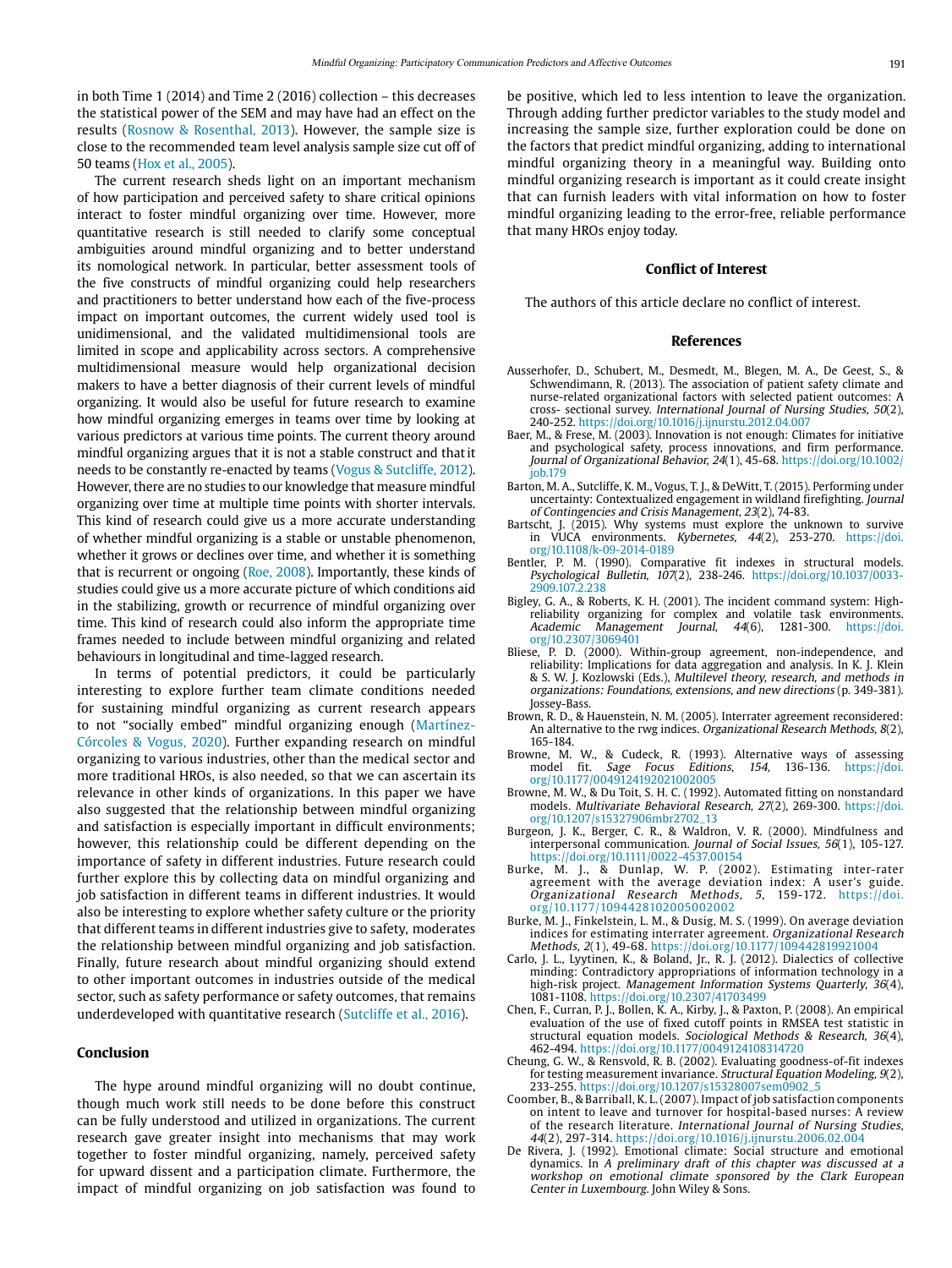- <span id="page-11-23"></span>Detert, J. R., & Burris, E. R. (2007). Leadership behavior and employee voice: Is the door really open? Academy of Management Journal, 50(4), 869- 884. https://doi.org/10.5465/amj.2007.26279183
- <span id="page-11-8"></span>Dierynck, B., Leroy, H., Savage, G. T., & Choi, E. (2017). The role of individual and collective mindfulness in promoting occupational safety in health care. Medical care research and review, 74(1), 79-96. [https://doi.](https://doi.org/10.1177/1077558716629040) [org/10.1177/1077558716629040](https://doi.org/10.1177/1077558716629040)
- <span id="page-11-24"></span>Edmondson, A. (1999). Psychological safety and learning behavior in work teams. Administrative Science Quarterly, 44(2), 350-383. [https://doi.](https://doi.org/10.2307/2666999) [org/10.2307/2666999](https://doi.org/10.2307/2666999)
- <span id="page-11-7"></span>Field, A. (2013). Discovering statistics using IBM SPSS statistics. Sage.
- Ford, J. L. (2018). Revisiting high-reliability organizing: Obstacles to safety and resilience. Corporate Communications: An International Journal, 23(2), 197-211. https://doi.org/10.1108/ccij-04-2017-0034
- <span id="page-11-25"></span>George, J. M. (1990). Personality, affect, and behavior in groups. Journal of Applied Psychology, 75(2), 107. https://doi.org/10.1037/0021-9010.75.2.107
- <span id="page-11-26"></span>González, P., Peiró, J. M., & Bravo, M. J. (1996). Calidad de vida laboral. In J. M. Peiró & F. Prieto (Eds.), Tratado de psicología del trabajo (Vol. I, pp. 161-186). Síntesis.
- <span id="page-11-38"></span>Hayes, A. F. (2018). Partial, conditional, and moderated moderated mediation: Quantification, inference, and interpretation. Communication Monographs, 85(1), 4-40. [https://doi.org/10.1080/03](https://doi.org/10.1080/03637751.2017.1352100) [637751.2017.1352100](https://doi.org/10.1080/03637751.2017.1352100)
- <span id="page-11-42"></span>Hendriks, H., Putte, B. V. D., & de Bruijn, G. J. (2015). Subjective reality: The influence of perceived and objective conversational valence on binge drinking determinants. Journal of Health Communication, 20(7), 859- 866. https://doi.org/10.1080/10810730.2015.1018570
- <span id="page-11-1"></span>Hollnagel, E. (1993). The phenotype of erroneous actions. International Journal of Man- Machine Studies, 39(1), 1-32. [https://doi.org/10.1006/](https://doi.org/10.1006/imms.1993.1051) [imms.1993.1051](https://doi.org/10.1006/imms.1993.1051)
- <span id="page-11-20"></span>Hoy, W. K., Gage III, C. Q., & Tarter, C. J. (2006). School mindfulness and faculty trust: Necessary conditions for each other? Educational Administration Quarterly, 42(2), 236-255.
- <span id="page-11-46"></span>Hox, J. J., Maas, C. J., & Brinkhuis, M. J. (2010). The effect of estimation method and sample size in multilevel structural equation modeling. Statistica Neerlandica, 64(2), 157-170. https://doi.org/10.1111/j.1467- 9574.2009.00445.x
- <span id="page-11-35"></span>Hu, L. T., & Bentler, P. M. (1999). Cutoff criteria for fit indexes in covariance structure analysis: Conventional criteria versus new alternatives. Structural Equation Modeling: A Multidisciplinary Journal, 6(1), 1-55. https://doi.org/10.1080/10705519909540118
- <span id="page-11-41"></span>Huang, Y. H., Lee, J., McFadden, A. C., Murphy, L. A., Robertson, M. M., Cheung, J. H., & Zohar, D. (2016). Beyond safety outcomes: An investigation of the impact of safety climate on job satisfaction, employee engagement and turnover using social exchange theory as the theoretical framework. Applied Ergonomics, 55, 248-257. https:// doi.org/10.1016/j.apergo.2015.10.007
- <span id="page-11-27"></span>Kim, H., & Kao, D. (2014). A meta-analysis of turnover intention predictors among US child welfare workers. Children and Youth Services Review, 47(Part 3), 214-223. https://doi.org/10.1016/j.childyouth.2014.09.015
- <span id="page-11-9"></span>Klein, K. J., Ziegert, J. C., Knight, A. P., & Xiao, Y. (2006). Dynamic delegation: Shared, hierarchical, and deindividualized leadership in extreme action teams. Administrative Science Quarterly, 51(4), 590-621. [https://doi.](https://doi.org/10.2189/asqu.51.4.590) [org/10.2189/asqu.51.4.590](https://doi.org/10.2189/asqu.51.4.590)
- <span id="page-11-40"></span>Kline, R. B. (2005). Principles and practice of structural equation modeling (2nd ed.). Guilford.
- <span id="page-11-2"></span>Knight, A. P. (2004). Measuring mindful organizing and exploring its nomological network (Doctoral dissertation).
- <span id="page-11-29"></span>Kozlowski, S. W., & Bell, B. S. (2003). Work groups and teams in organizations. In W. C. Borman, D. R. Ilgen, & R. J. Klimoski (Eds.), Handbook of psychology (Vol. 12): industrial and organizational psychology (pp. 333-375). Wiley-Blackwell.
- <span id="page-11-12"></span>Langer, E. J. (1989). Minding matters: The consequences of mindlessnessmindfulness. In L. Berkowitz (Ed.), Advances in experimental social psychology (vol. 22, pp. 137-173). Academic Press. [https://doi.](https://doi.org/10.1016/s0065-2601(08)60307-x) [org/10.1016/s0065-2601\(08\)60307-x](https://doi.org/10.1016/s0065-2601(08)60307-x)
- <span id="page-11-14"></span>LaPorte, T. R., & Consolini, P. M. (1991). Working in practice but not in theory: theoretical challenges of "high-reliability organizations". Journal of Public Administration Research and Theory: J-PART, 1(1), 19-48.
- <span id="page-11-36"></span>LeBreton, J. M., & Senter, J. L. (2008). Answers to 20 questions about interrater reliability and interrater agreement. Organizational Research Methods, 11(4), 815-852.
- <span id="page-11-10"></span>Levinthal, D., & Rerup, C. (2006). Crossing an apparent chasm: Bridging mindful and less- mindful perspectives on organizational learning. Organization Science, 17(4), 502-513. [https://doi.org/10.1287/](https://doi.org/10.1287/orsc.1060.0197) [orsc.1060.0197](https://doi.org/10.1287/orsc.1060.0197)
- <span id="page-11-31"></span>López de Castro, B., Gracia, F. J., Tomás, I., & Peiró, J. M. (2017). The Safety Culture Enactment Questionnaire (SCEQ): Theoretical model and empirical validation. Accident Analysis and Prevention, 103, 44-55. https://doi.org/10.1016/j.aap.2017.03.018
- <span id="page-11-39"></span>MacKinnon, D. P., Lockwood, C. M., & Williams, J. (2004). Confidence limits for the indirect effect: Distribution of the product and resampling methods. Multivariate Behavioral Research, 39(1), 99-128. [https://doi.](https://doi.org/10.1207/s15327906mbr3901_4) [org/10.1207/s15327906mbr3901\\_4](https://doi.org/10.1207/s15327906mbr3901_4)
- <span id="page-11-21"></span>Madsen, P. M., Desai, V. M., Roberts, K. H., & Wong, D. (2006). Mitigating hazards through continuing design: The birth and evolution of a
- <span id="page-11-19"></span>paediatric intensive care unit. Organizational Science, 17(2), 239-248. Makary, M. A., & Daniel, M. (2016). Medical error—the third leading cause of death in the US. Bmj, 353, 2139.
- Martínez-Córcoles, M., & Vogus, T. J. (2020). Mindful organizing for safety. Safety Science, 124, e104614-e104614.
- <span id="page-11-13"></span>Morgeson, F. P., & Hofmann, D. A. 1999. The structure of collective constructs: Implications for multilevel research and theory development. Academy of Management Review, 24(2), 249-265.
- <span id="page-11-32"></span>Muthén, L. K., & Muthén, B. O. (1998-2010). Mplus. Statistical analysis with latent variables (Version 3). Muthén & Muthén.
- <span id="page-11-22"></span>Novak, J. M., & Sellnow, T. L. (2009). Reducing organizational risk through participatory communication. Journal of Applied Communication Research, 37(4), 349-373. https://doi.org/10.1080/00909880903233168
- <span id="page-11-18"></span>Osborn, R. N., & Jackson, D. H. (1988). Leaders, riverboat gamblers, or purposeful unintended consequences in the management of complex, dangerous technologies. Academy of Management Journal, 31(4), 924- 947. https://doi.org/10.2307/256345
- <span id="page-11-44"></span>Podsakoff, P. M., MacKenzie, S. B., & Podsakoff, N. P. (2012). Sources of method bias in social science research and recommendations on how to control it. Annual Review Psychology, 63, 539-569.
- <span id="page-11-37"></span>Preacher, K. J., Rucker, D. D., & Hayes, A. F. (2007). [Addressing moderated](http://quantpsy.org/pubs/preacher_rucker_hayes_2007.pdf)  [mediation hypotheses: Theory, methods, and prescriptions](http://quantpsy.org/pubs/preacher_rucker_hayes_2007.pdf). Multivariate Behavioral Research, 42(1), 185-227.
- Preacher, K. J., Zhang, Z., & Zyphur, M. J. (2016). Multilevel structural equation models for assessing moderation within and across levels of analysis. Psychological Methods, 21, 189-205.
- <span id="page-11-5"></span>Ray, J. L., Baker, L. T., & Plowman, D. A. (2011). Organizational mindfulness in business schools. Academy of Management Learning & Education, 10(2), 188-203. https://doi.org/10.5465/amle.2011.62798929
- <span id="page-11-30"></span>Renecle, M., Tomás, I., Gracia, F. J., & Peiró, J. M. (2020). Spanish validation of the mindful organizing scale: A questionnaire for the assessment of collective mindfulness. Accident Analysis & Prevention, 134, 105351. https://doi.org/10.1016/j.aap.2019.105351
- <span id="page-11-3"></span>Rerup, C. (2009). Attentional triangulation: Learning from unexpected rare crises. Organizational Science, 20(5), 876-893. [https://doi.org/10.1287/](https://doi.org/10.1287/orsc.1090.0467) [orsc.1090.0467](https://doi.org/10.1287/orsc.1090.0467)
- <span id="page-11-17"></span>Roberts, K. H., Stout, S. K., & Halpern, J. J. (1994). Decision dynamics in two high reliability military organizations. Management Science, 40(5), 614-624. https://doi.org/10.1287/mnsc.40.5.614
- <span id="page-11-0"></span>Rochlin, G. I. (1993). Essential friction: Error-control in organizational behavior. In The necessity of friction (pp. 196-232). Physica-Verlag HD. https://doi.org/10.1007/978-3- 642-95905-9\_11
- Rochlin, G. I., La Porte, T. R., & Roberts, K. H. (1987). The self-designing highreliability organization: Aircraft carrier flight operations at sea. Naval War College Review, 40(4), 76-90.
- <span id="page-11-47"></span>Roe, R. A. (2008). Time in applied psychology: The study of "what happens" rather than "what is". European Psychologist, 13(1), 37-52.
- <span id="page-11-45"></span>Rosnow, R. L., & Rosenthal, R. (2013). Beginning behavioral research: A conceptual primer (7<sup>th</sup> ed.). Pearson.
- <span id="page-11-11"></span>Sandelands, L. E., & Stablein, R. E. (1987). The concept of organization mind. Research in the Sociology of Organizations 5, 135-161.
- <span id="page-11-15"></span>Schulman, P. R. (1993). The negotiated order of organizational reliability. Administration & Society, 25(3), 353-372. [https://doi.](https://doi.org/10.1177/009539979302500305) [org/10.1177/009539979302500305](https://doi.org/10.1177/009539979302500305)
- Schulman, P. R. (2004). General attributes of safe organisations. BMJ Quality & Safety, 13(suppl 2), ii39-ii44.
- <span id="page-11-43"></span>Spector, P. E., & Brannick, M. T. (2009). Common method variance or measurement bias? The problem and possible solutions. The Sage handbook of organizational research methods (346-362). Sage.
- <span id="page-11-33"></span>Steiger, J. H. (1990). Structural model evaluation and modification: An interval estimation approach. Multivariate Behavioral Research, 25(2), 173-180. https://doi.org/10.1207/s15327906mbr2502\_4
- <span id="page-11-6"></span>Sutcliffe, K. M., Vogus, T. J., & Dane, E. (2016). Mindfulness in organizations: A cross-level review. Annual Review of Organizational Psychology and Organizational Behavior, 3, 55-81. https://doi.org/10.1146/annurevorgpsych-041015-062531
- <span id="page-11-28"></span>Tett, R. P., & Meyer, J. P. (1993). Job satisfaction, organizational commitment, turnover intention, and turnover: Path analyses based on metaanalytic findings. Personnel Psychology, 46(2), 259-293. [https://doi.](https://doi.org/10.1111/j.1744-6570.1993.tb00874.x) [org/10.1111/j.1744-6570.1993.tb00874.x](https://doi.org/10.1111/j.1744-6570.1993.tb00874.x)
- <span id="page-11-34"></span>Tucker, L. R., & Lewis, C. (1973). A reliability coefficient for maximum likelihood factor analysis. Psychometrical, 38(1), 1-10. [https://doi.](https://doi.org/10.1007/BF02291170) [org/10.1007/BF02291170](https://doi.org/10.1007/BF02291170)
- <span id="page-11-16"></span>Van Dyck, C., Frese, M., Baer, M., & Sonnentag, S. (2005). Organizational error management culture and its impact on performance: A twostudy replication. Journal of Applied Psychology, 90(6), 1228. https:// doi.org/10.1037/0021-9010.90.6.1228
- Van Dyne, L., Cummings, L.L., & McLean Parks, J. (1995). Extra-role behaviours: In pursuit of construct and definitional clarity. In B. M. Staw & L. L., Cummings (Eds.), Research in organizational behavior (vol. 17, pp. 215-285). Jai Press, Inc. https://doi.org/10.1177/017084068100200307
- <span id="page-11-4"></span>Vogus, T. J. (2011). Mindful organizing: Establishing and extending the foundations of highly reliable performance. In G. M. Spreitzer & K. S. Cameron (Eds.), The Oxford handbook of positive organizational scholarship (pp. 664-676). Oxford Handbooks Online.
- Vogus, T. J., Cooil, B., Sitterding, M., & Everett, L. Q. (2014). Safety organizing,